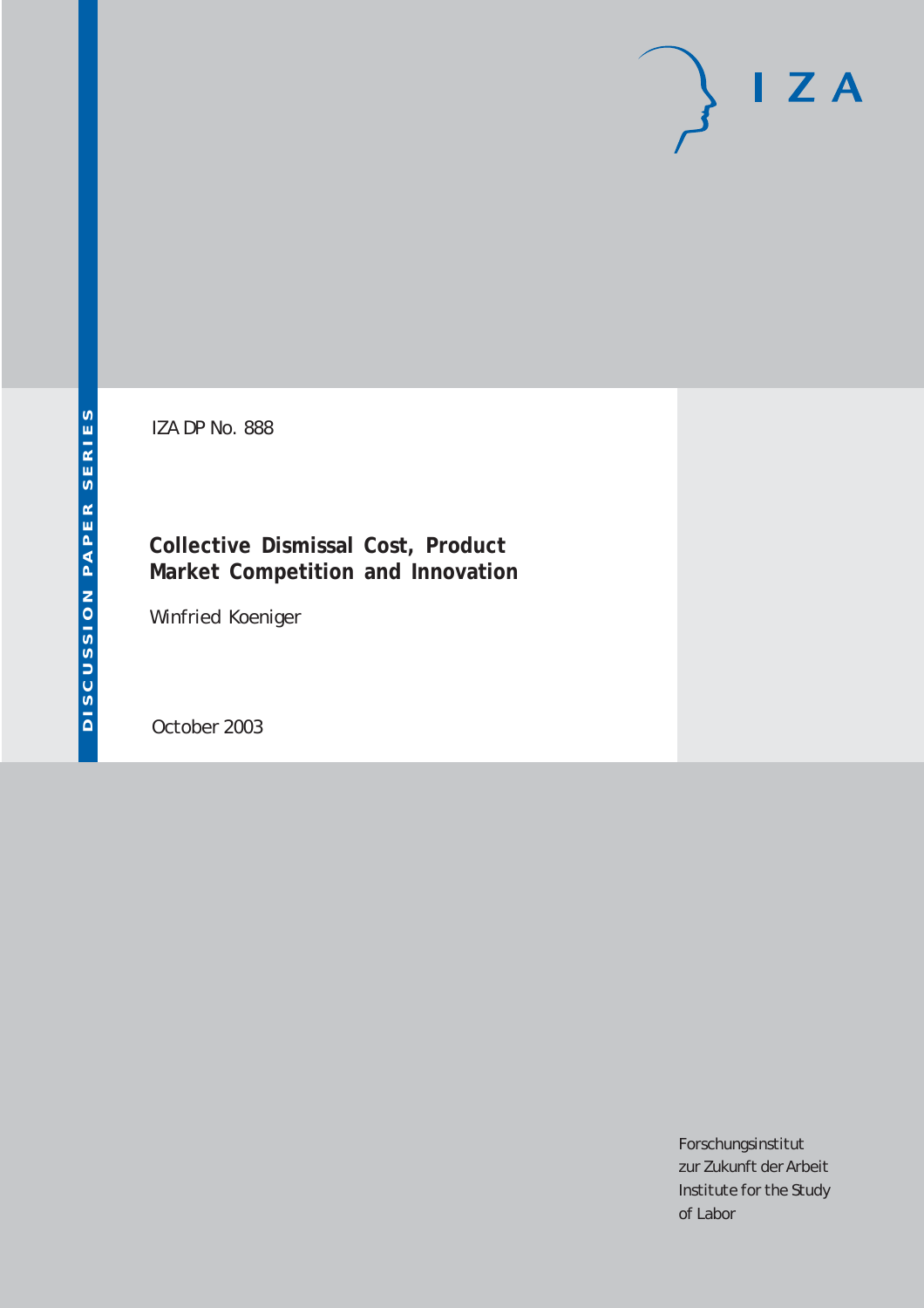# **Collective Dismissal Cost, Product Market Competition and Innovation**

**Winfried Koeniger** 

*IZA Bonn* 

Discussion Paper No. 888 October 2003

IZA

P.O. Box 7240 D-53072 Bonn Germany

Tel.: +49-228-3894-0 Fax: +49-228-3894-210 Email: [iza@iza.org](mailto:iza@iza.org)

This Discussion Paper is issued within the framework of IZA's research area *Welfare State and Labor Market.* Any opinions expressed here are those of the author(s) and not those of the institute. Research disseminated by IZA may include views on policy, but the institute itself takes no institutional policy positions.

The Institute for the Study of Labor (IZA) in Bonn is a local and virtual international research center and a place of communication between science, politics and business. IZA is an independent, nonprofit limited liability company (Gesellschaft mit beschränkter Haftung) supported by Deutsche Post World Net. The center is associated with the University of Bonn and offers a stimulating research environment through its research networks, research support, and visitors and doctoral programs. IZA engages in (i) original and internationally competitive research in all fields of labor economics, (ii) development of policy concepts, and (iii) dissemination of research results and concepts to the interested public. The current research program deals with (1) mobility and flexibility of labor, (2) internationalization of labor markets, (3) welfare state and labor market, (4) labor markets in transition countries, (5) the future of labor, (6) evaluation of labor market policies and projects and (7) general labor economics.

IZA Discussion Papers often represent preliminary work and are circulated to encourage discussion. Citation of such a paper should account for its provisional character. A revised version may be available on the IZA website ([www.iza.org](http://www.iza.org/)) or directly from the author.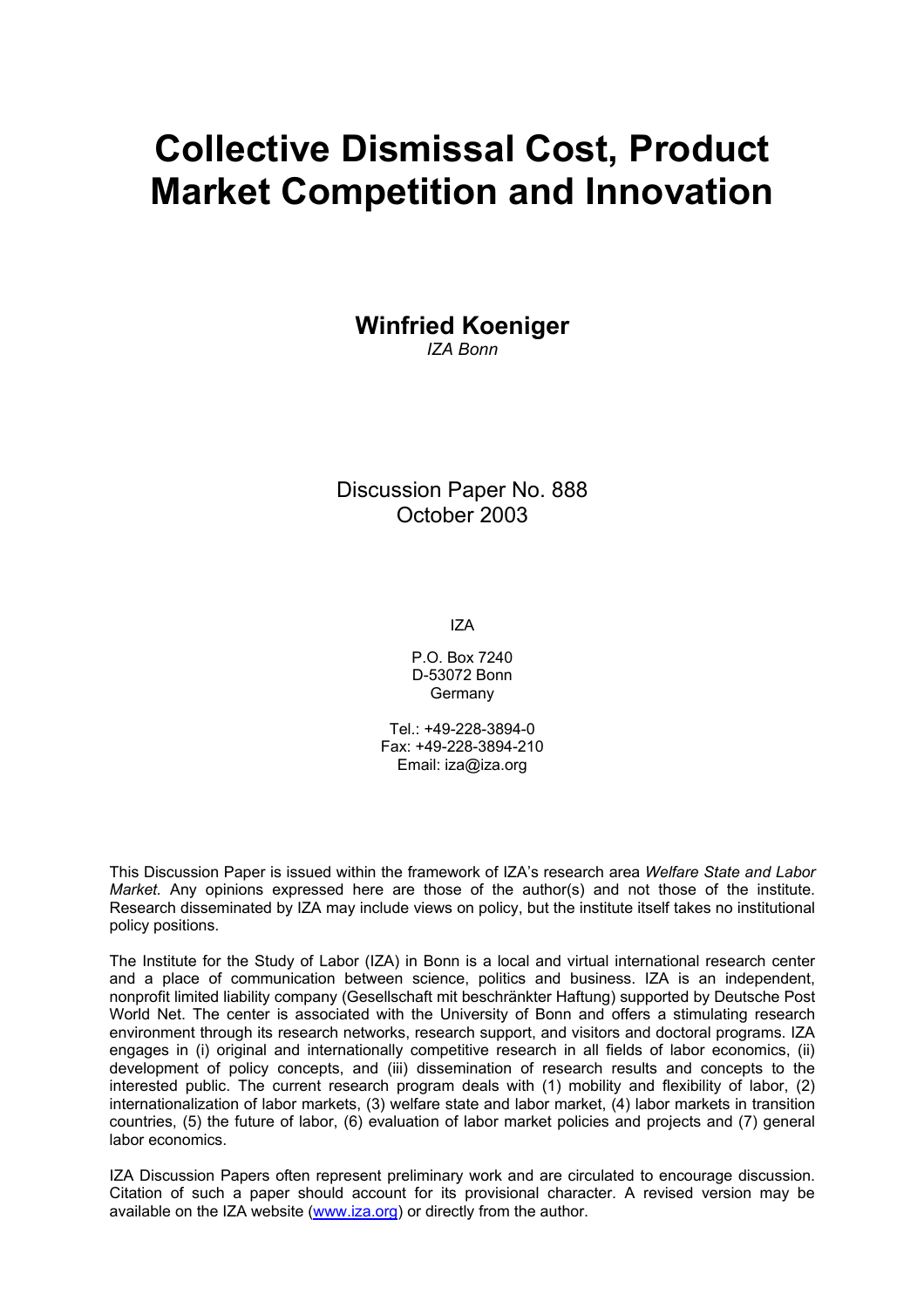IZA Discussion Paper No. 888 October 2003

## **ABSTRACT**

## **Collective Dismissal Cost, Product Market Competition and Innovation**[∗](#page-2-0)

Collective dismissal costs are an important part of employment protection legislation (EPL) and make firms' exit more costly. We show in a model with step-by-step innovations that dismissal costs spur innovation if product markets are not too competitive: technologically more advanced firms endogenously exit with smaller probability so that there is a dynamic incentive to innovate. But dismissal costs decrease the absolute value of firms and induce exit. These opposite effects and their dependence on the policy mix of EPL and product market regulation explain why empirical studies have difficulties to find a negative effect of EPL on innovation.

JEL Classification: J65, L16, O31

Keywords: step-by-step innovations, employment protection legislation, exit cost, Schumpeterian growth

Winfried Koeniger IZA P.O. Box 7240 53072 Bonn Germany Tel.: +49 228 3894 512 Fax: +49 228 3894 510 Email: [koeniger@iza.org](mailto:koeniger@iza.org)

 $\overline{a}$ 

<span id="page-2-0"></span><sup>∗</sup> I thank Andrea Bassanini, Giuseppe Bertola, Sebastian Kessing, Stephan Kohns, Omar Licandro and participants of the IZA workshop "European Integration and Labor Market Performance" (especially the discussant Anders Sørensen), the EALE, Paris 2002, and research seminars at the University of Dortmund and the European University Institute for very helpful comments and suggestions.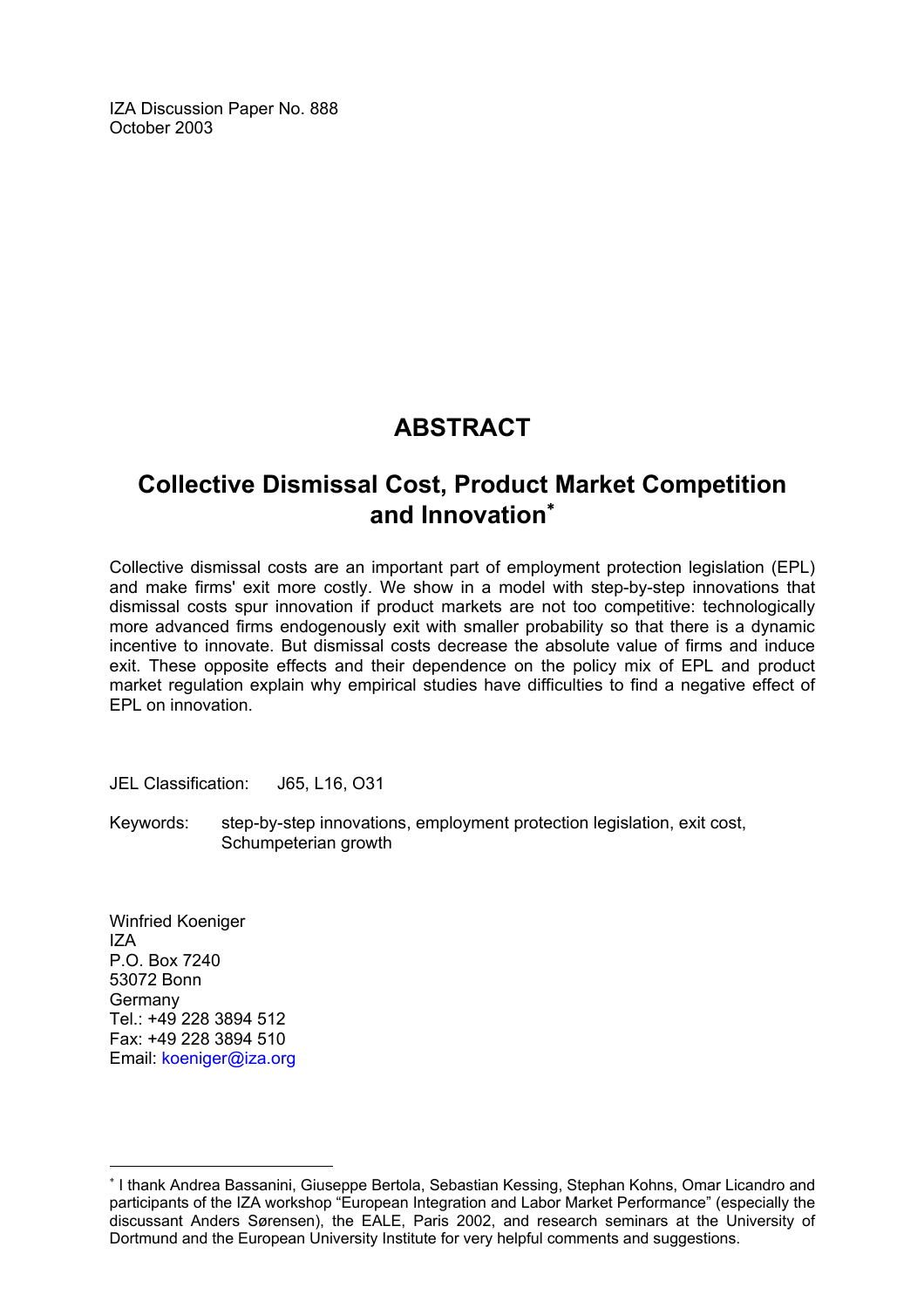#### 1 Introduction

The effect of market entry and exit on productivity and growth performance has received increasing interest by policy makers in recent years. For example, the Cecchini report (1996) and other more recent ongoing studies for the European commission try to get at the effect of product market reforms in the aftermath of the Single Market Programme. Empirical evidence on the effect of market exit on innovation and growth is scarce and detects no clear relationship between innovation and exit cost across OECD countries (see, e.g., Bassanini and Ernst (2002)). Exit is relatively more expensive in countries with strict employment protection legislation (EPL) since collective dismissal costs are an important component of EPL (see, e.g., OECD (1999)). Cross-country empirical studies and anecdotal evidence by Bassanini and Ernst (2001), Casper and Glimstedt (2001), Estevez-Abe et al. (2001) and OECD (2001) suggest that EPL strengthens incentives for firm-specific and cumulative innovations whereas low turnover costs favor innovations that involve creative destruction.

Theory tells us that in the standard Schumpeterian model of creative destruction, flexibility and low turnover cost in the labor market and a monopoly structure in the product market are always good for growth (see, e.g., Saint-Paul (1996), p. 173). In the model of creative destruction, technology change is characterized by leapfrogging. In models of step-by-step innovations instead (see the seminal paper of Aghion et al. (2001)), product market competition can spur innovations. We show that also the results on turnover cost change: exit cost can spur innovation in a model with step-by-step innovation. The different results are consistent with the suggestive empirical evidence mentioned above since step-by-step innovations have a more cumulative nature: two firms engage in an infinitely repeated duopoly game in which they perform R&D and then set prices in Bertrand competition. Step-by-step innovations mean that a technology laggard first has to catch up with the technology leader before he can take the lead in the next step. From a technical point of view, the important difference of models with step-by-step innovations is that innovation incentives do not depend on the absolute asset value of the firm as in Schumpeterian models with leapfrogging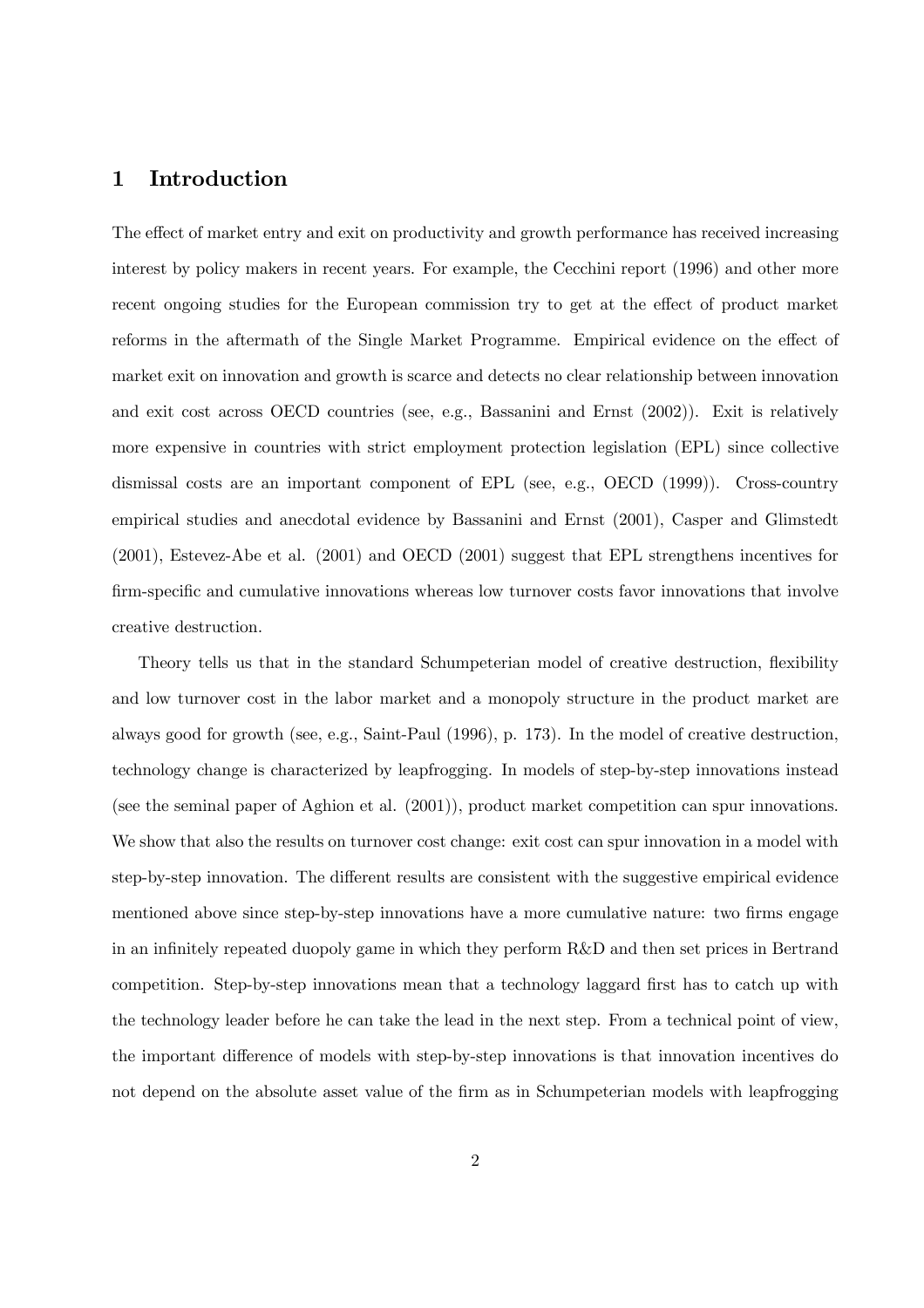but on the increase of the asset value as firms proceed on the technology frontier. Thus, innovation incentives can increase although the absolute asset value of the firm falls. This is why in contrast to the standard Schumpeterian monopoly model, competition or collective dismissal cost can foster growth although the firms' absolute asset value falls. The relevance of step-by-step innovations is supported by empirical evidence that product market competition can be positively related to productivity growth (see Nickell (1999) and Bassanini and Ernst (2002)) where the relationship might become negative for high levels of competition (see Aghion et al. (2002)).

Building on a model with step-by-step innovations we show in this paper that dismissal costs spur innovation if product markets are not too competitive: technologically more advanced firms endogenously exit with smaller probability so that there is a dynamic incentive to innovate in order to decrease the expected value of the dismissal cost. But dismissal costs decrease the absolute asset value of the firm and can induce exit of whole industries, especially if the absolute value is already low because of intense competition. These opposite effects and their dependence on the policy mix of collective dismissal cost and product market regulation explain why empirical studies have difficulties to detect a robust negative effect of EPL on innovation. In particular, the model can explain why some studies find a positive effect of EPL on innovation for certain industries.

Collective dismissal costs clearly have an adverse effect on innovations if markets are perfect and complete. In our modeling framework this is not the case because of product market imperfections: each industry is characterized by a duopoly. This is in the spirit of some related papers on firing cost and growth. Levine and Tyson (1990) argue that higher job security increases employee participation and thus productivity where employers do not offer job security on their own initiative because of adverse selection. Offering more security compared to other firms would result in loweffort job applicants (see Levine (1991)). More formally, Fella (2000) shows in a model with search frictions that severance payments increase the firm's willingness to invest in worker's general training: separation is less likely to occur in which case the firm looses all of its investment since the human capital is embodied in the worker. In Fella's model large severance payments or consensual layoff agreements induce firms to bargain efficiently over the joint payoff from separation. Another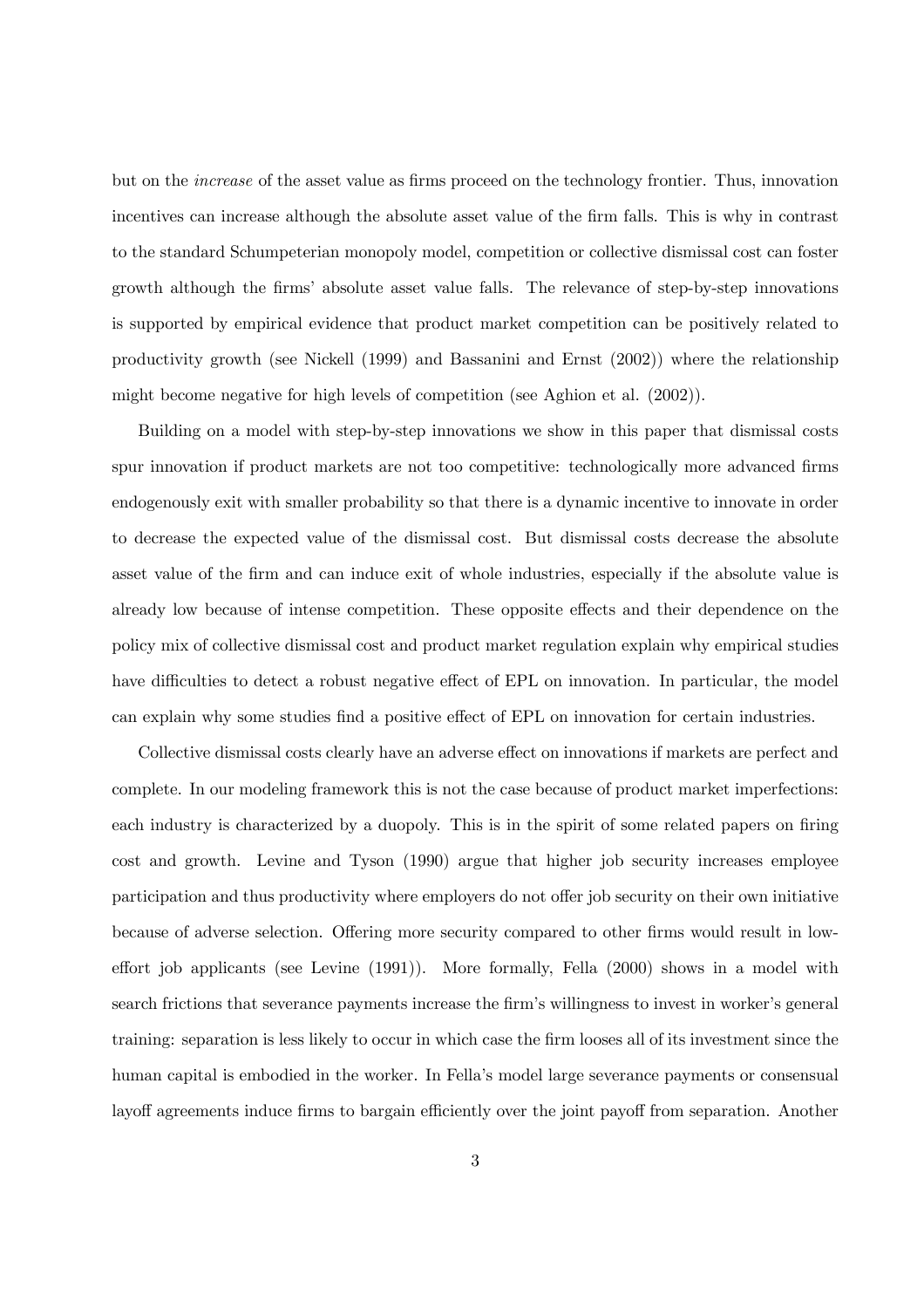explanation is put forward by Saint-Paul (2002). In his model production of goods is relatively less risky at late stages of the product cycle. Saint-Paul shows that firing costs decrease R&D activity for new goods, the "primary" innovation, whereas they increase R&D for imitation of mature goods, the "secondary" innovation. However, all these explanations are at odds with empirical evidence that product market competition tends to be positively related to innovation or productivity growth. More variability of product demand and resulting layoffs decrease employee participation according to Levine and Tyson (1990) so that an increase in product market competition lowers productivity. In the model of Fella (2000) the joint surplus of the match decreases if product markets are more competitive. As turnover rises in the labor market, firms' investment in general training falls. Finally, in the model of Saint-Paul (2002) higher turnover in the labor market resulting from product market competition or higher production risk decreases R&D for "primary" innovation in favor of R&D for "secondary" innovation. Our modeling framework instead is consistent with both pieces of empirical evidence, the possible positive correlation between product market competition or exit costs and innovation.

The rest of the paper is structured as follows. In Section 2 we present the model. In Section 3 we derive the main result that collective dismissal costs spur innovation if product markets are not too competitive. We conclude in Section 4.

#### 2 A model

The economy has a continuum of production sectors and a continuum of consumers.<sup>1</sup>

Consumers Households with infinite horizon have the preferences

$$
U(C(t), l(t)) = \int_0^\infty e^{-rt} \left[ \int_0^1 \ln C_i(t)di - l(t) \right] dt,
$$

where  $C_i$  denotes consumption of goods produced by industry i, r is the market interest rate which equals the discount rate and  $l$  denotes the labor supplied by each household. The preferences

<sup>1</sup>Production and innovation are modelled as in Aghion et al. (2001).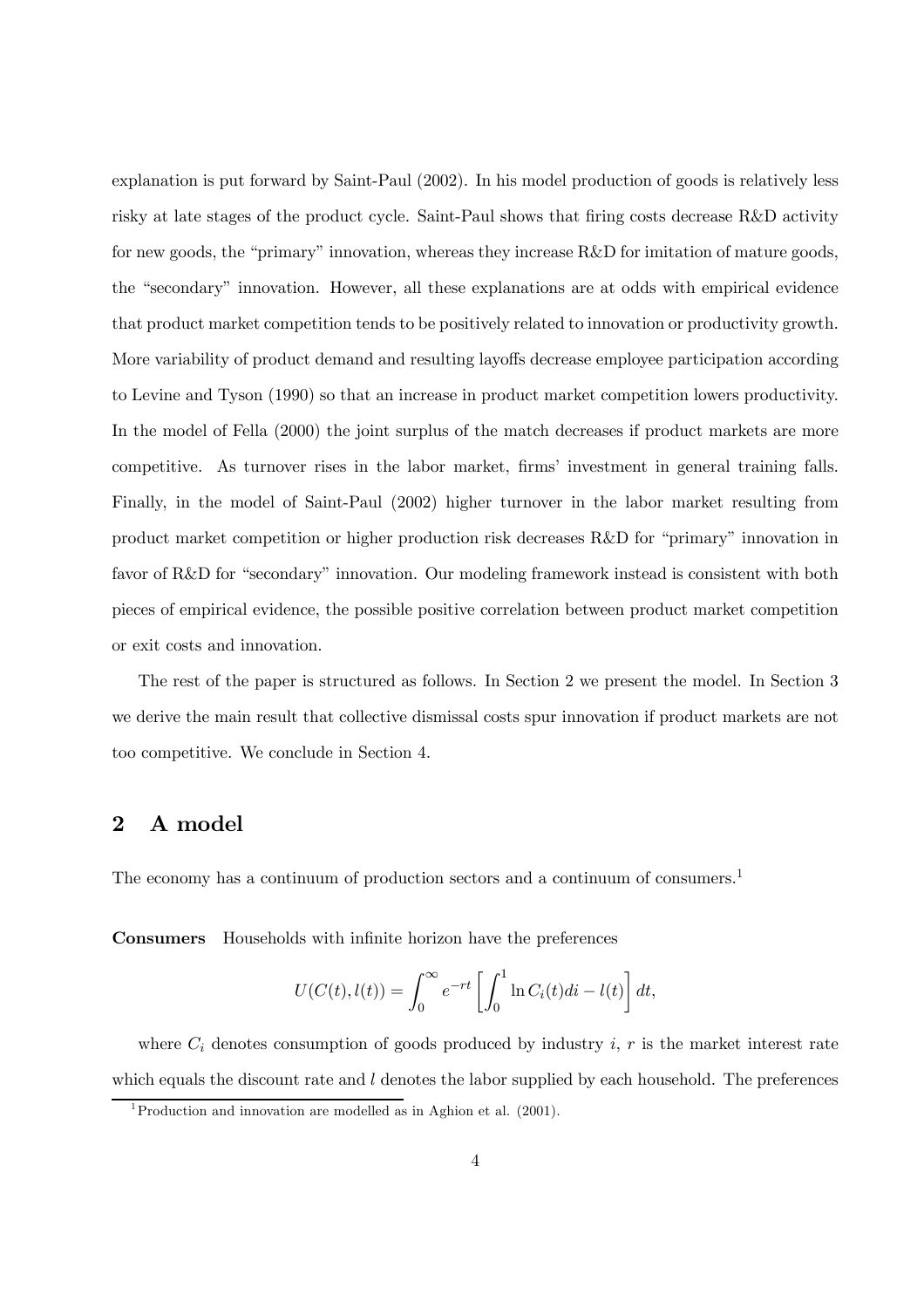imply infinitely elastic labor supply.<sup>2</sup> Furthermore, log-utility implies that a fixed amount of expenditure is spent on each good.3 The household's maximization problem is characterized by the current-value Hamiltonian

$$
\mathcal{H} = \int_0^1 \ln C_i(t)di - l(t) + \zeta(t) \left(wl(t) - \int_0^1 P_i(t)C_i(t)di\right)
$$

where w denotes the wage,  $P_i$  is the price of consumption goods  $C_i$  and  $\zeta$  is the multiplier of the budget constraint. Note that agents do not have access to capital markets. Allowing agents to borrow or save would substantially complicate the model since turnover due to firm exit exposes agents to uncertainty. Given that agents have log-utility, precautionary saving motives would arise. From a technical point of view, the assumption is done for tractability because otherwise the problem would have a state variable, liquid assets, which in general would not allow us to derive the analytic results below. The first-order conditions with respect to  $C_i(t)$  and  $l(t)$  are

$$
\frac{1}{C_i(t)} = \zeta(t)P_i(t)
$$

and

$$
w = \frac{1}{\zeta(t)}.
$$

Substituting out  $\zeta(t)$  and integrating over i, we get

$$
w = \int_0^1 P_i(t)C_i(t)dt = 1
$$
\n(1)

where the last equality follows because we normalize expenditure for the goods of each industry to one. Note that the representative agent supplies one unit of labor if all industries produce.

The goods produced by the two firms in each industry are assumed to be imperfectly substitutable in the utility function. The composite consumption good of each industry is characterized

<sup>&</sup>lt;sup>2</sup>As pointed out by Aghion et al. (1997) inelastic labor supply will lower the effects of, e.g., product market

competition on innovations because wages rise as employment does which lowers the rents obtained by innovating.

<sup>&</sup>lt;sup>3</sup>Note that strictly speaking we need to define consumer utility as  $\ln(C_i+\underline{c})$ ,  $\underline{c}>0$ , for marginal utility to be well defined if the whole industry  $i$  stops producing (see below). Alternatively, we could restrict the support of the industry shocks to prevent this from happening.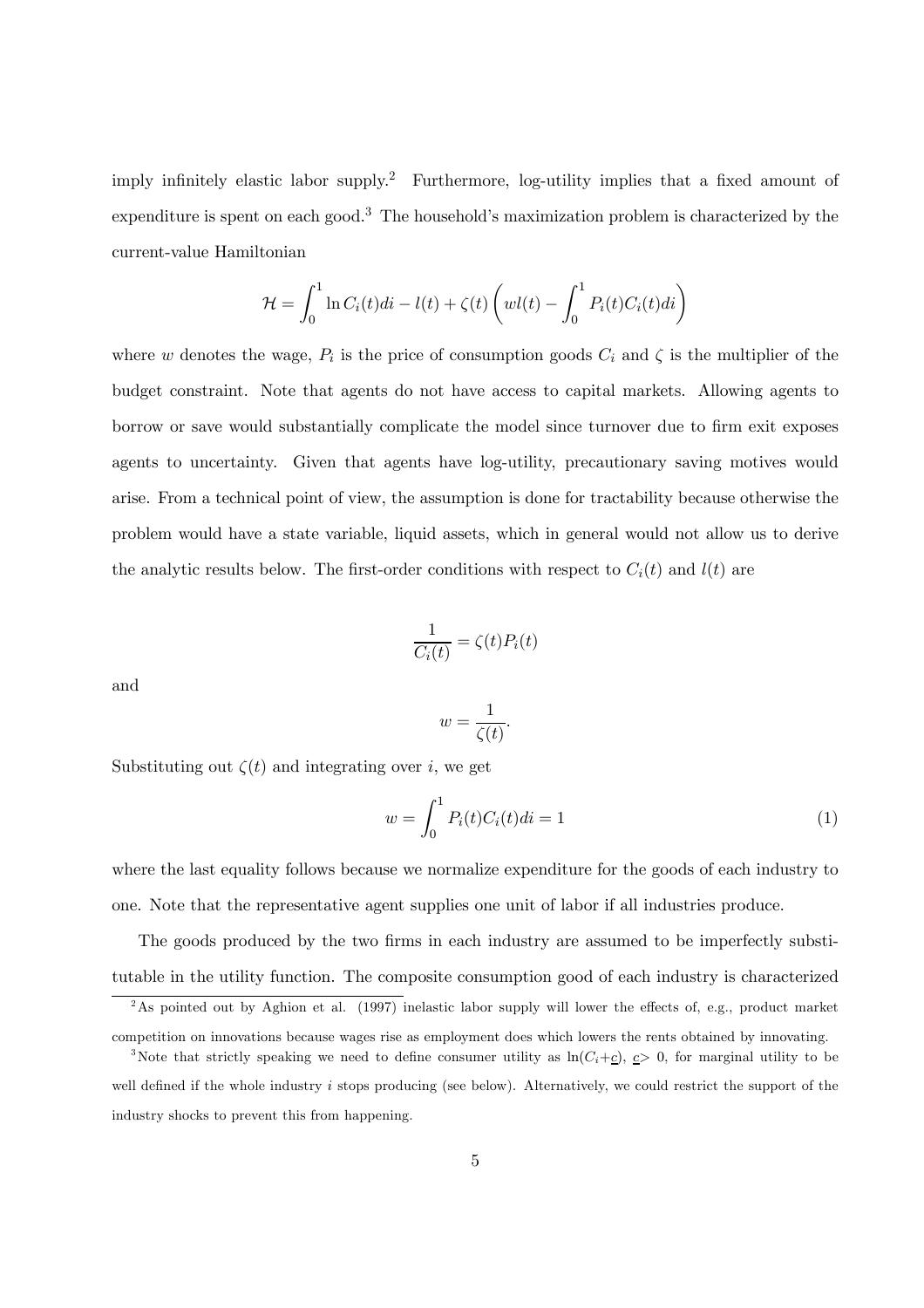by

$$
C_i = g_i(c_a, c_b) = (c_a^{\alpha_i} + c_b^{\alpha_i})^{\frac{1}{\alpha_i}},
$$

where consumption goods of the two firms are  $c_a$  and  $c_b$ , respectively. Although  $\alpha_i$  is really a taste parameter, it relates to standard measures of competition. E.g., a higher  $\alpha_i$  implies a higher elasticity of demand and less market power. Note that in the limit case of  $\alpha = 1$  the goods of the two firms are perfect substitutes. We assume for simplicity that competition is the same across industries, i.e.,  $\alpha = \alpha_i \in (0, 1)$ . Then the problem structure is symmetric for all industries so that we drop the industry index  $i$  in the rest of the paper.

The problem's structure allows two-stage budgeting so that consumption for each of the two goods in every industry is determined by the following maximization problem:

$$
\max_{c_j} g(c_a, c_b)
$$

s.t.

$$
p_a c_a + p_b c_b = 1.
$$

This implies that

$$
c_a = \frac{p_a^{\frac{1}{\alpha - 1}}}{p_a^{\frac{\alpha}{\alpha - 1}} + p_b^{\frac{\alpha}{\alpha - 1}}} \tag{2}
$$

and

$$
c_b = \frac{p_b^{\frac{1}{\alpha - 1}}}{p_a^{\frac{\alpha}{\alpha - 1}} + p_b^{\frac{\alpha}{\alpha - 1}}},
$$
\n(3)

where  $p_a$  denotes the price of the good produced by firm  $a$ .

Producers There are barriers to entry since the market of each industry is characterized by a duopoly. As in Aghion et al. (2001), two firms engage in an infinitely repeated duopoly game in which they perform R&D and then set prices in Bertrand competition. Rents occur although the production function is assumed to have constant returns. Consequently, unit costs do not depend on the quantities produced. This assumption is important because with fixed costs the most costefficient way to produce would be achieved with one firm only. Collective dismissal costs would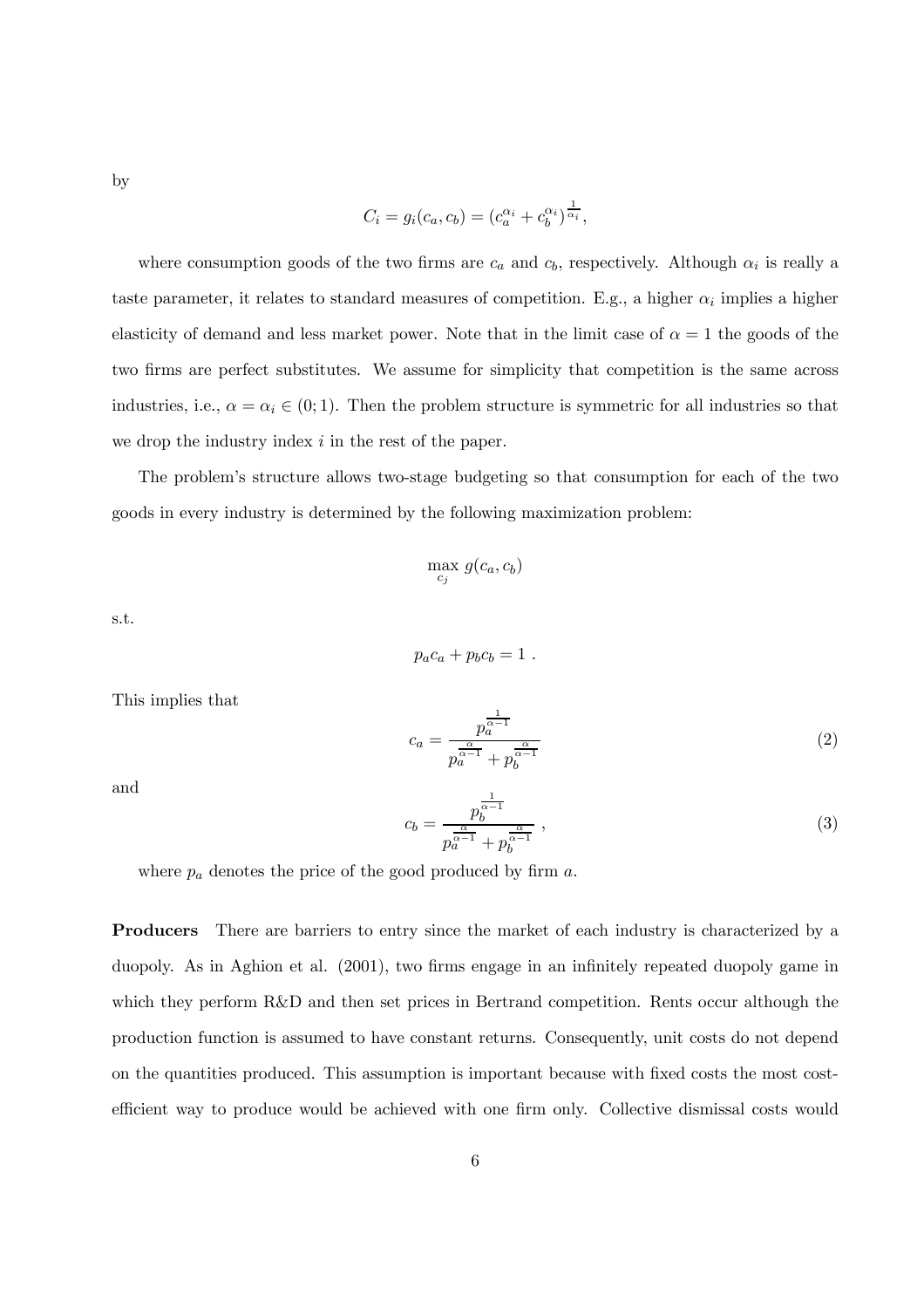have an unambiguously negative effect on innovations in such a model since such costs decrease monopoly rents. Instead, this is not necessarily the case in the duopoly model as we will see below.

Markets clear so that

$$
c_j = x_j \text{ ,}
$$

where  $x_j$  is the amount of output produced by each firm  $j = a, b$ . The elasticity of demand (defined as a positive number) corresponding to the demand functions (2) and (3) derived above is

$$
\eta_j = \frac{1 - \alpha \lambda_j}{1 - \alpha} \ . \tag{4}
$$

The revenue,  $\lambda_j \equiv p_j x_j$ , can be written as

$$
\lambda_j = \frac{p_j^{\frac{\alpha}{\alpha-1}}}{p_a^{\frac{\alpha}{\alpha-1}} + p_b^{\frac{\alpha}{\alpha-1}}},\qquad(5)
$$

where  $\lambda_a + \lambda_b = 1$  given our normalization of industry expenditure.

We assume that each firm can adjust its labor force without cost unless it exits the industry. These costs are best interpreted as collective dismissal or other exit costs. In particular, firms can adjust their labor force marginally without cost as they become relatively more or less efficient with respect to their competitor. Adjustment costs such as firing costs for marginal labor force adjustment would not allow us to derive analytic results in general because the revenue function would need to be conditioned on the state variable l. In future research we plan to analyze the role of marginal adjustment cost numerically.

We assume that the production function has constant returns

$$
x_j = \left(\rho_j\right)^{-1} l_j \tag{6}
$$

where equation (1) implies that the cost of every production unit in firm j is  $\rho_j$ . Given these assumptions and equation (4), the revenue-maximizing price of firm  $j$  is

$$
p_j = \frac{\eta_j}{\eta_j - 1} \rho_j = \frac{1 - \alpha \lambda_j}{\alpha (1 - \lambda_j)} \rho_j \tag{7}
$$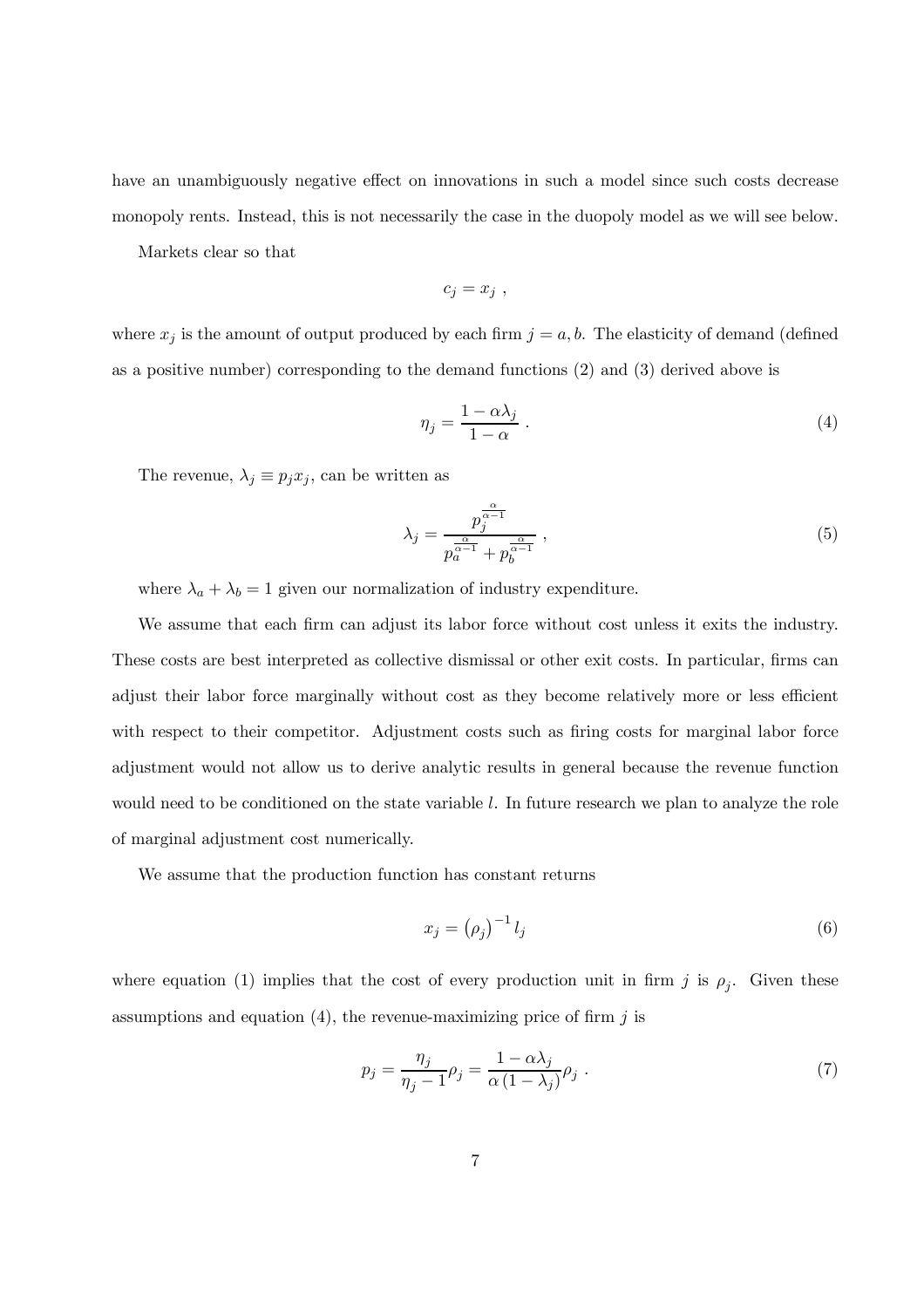Finally, profits are determined by

$$
\pi_j = \frac{\lambda_j}{\eta_j} = \frac{\lambda_j (1 - \alpha)}{1 - \alpha \lambda_j} \,,\tag{8}
$$

where we use equation (4) for the second equality.

As shown by Aghion et al. (2001), equations (5), (7) and (8) can solved for unique equilibrium prices, revenues and profits which depend on the relative cost

$$
z_j \equiv \frac{\rho_j}{\rho_{-j}}.\tag{9}
$$

For given  $\alpha$ , the equilibrium profit of firm j negatively depends on the relative cost  $z_i$  since the demand for the industry good is unit-elastic. The absolute cost level does not matter for profits. Moreover,

$$
\lim_{z_j \to 0} \pi_j(z_j) = 1 \tag{10}
$$

i.e., a firm's profit equals total revenue if the competitor is not competitive at all. In this case the firm sells the intermediate good at a finite but very high price and extracts all revenues at infinitesimal cost. Moreover, note that revenues and profit flows do not depend on the relative technology z if the goods of the two firms are not substitutable at all, i.e., for  $\alpha = 0$ 

$$
\pi_j(\alpha = 0) = \frac{1}{2} \tag{11}
$$

Process innovations Each sector is assumed to be a duopoly also in innovations. The effort for innovations is assumed to depend on the current state of technology which implies that we search for symmetric stationary equilibria in Markov strategies. We derive results for the case of very large innovations in order to convey the main message as simple as possible. The results can be generalized, however. As shown by Aghion et al. (2001) small innovations decrease the appropriability effect present in Schumpeterian models. Because of the appropriability effect, policies that decrease absolute rents are bad for growth in the classic Schumpeterian model of creative destruction.

If a firm innovates, its input requirement for production falls by the factor  $\gamma^{-1}$ ,  $\gamma > 1$ . Hence, the relative cost of the technological leader being one step ahead is  $z = \gamma^{-1}$ . In the case of very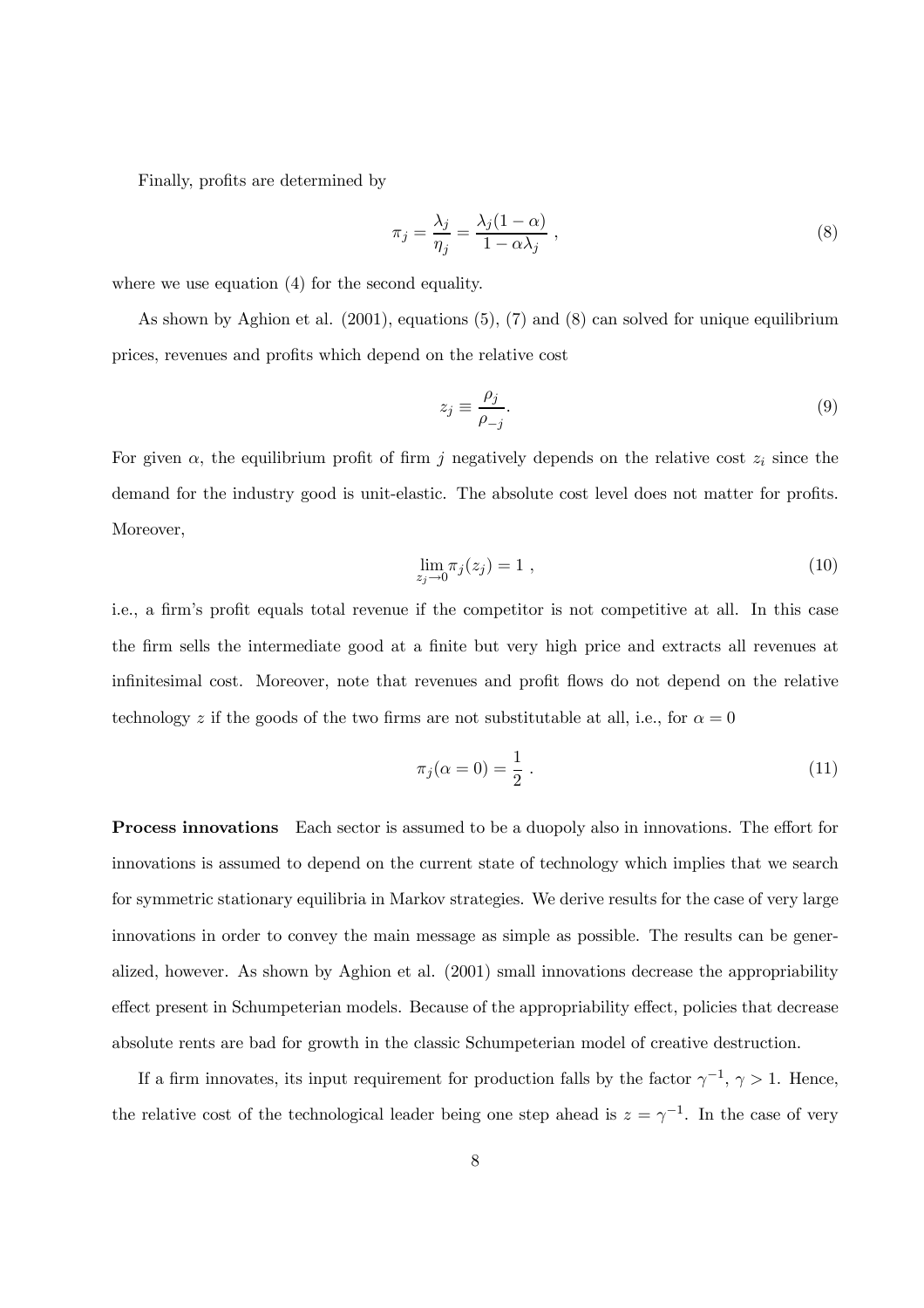large innovations the technology leader does not innovate (this is indeed optimal if  $\gamma \to \infty$  because  $z = \gamma^{-1}$  and equation (10) imply that profits cannot be increased further by innovation). Hence, a technology leader is at most one step ahead on the technology frontier. The relative position of each firm can be summarized by the subscripts  $k = \{1, 0, -1\}$  which denote the technology leader, neck-and-neck firms and the technology laggard, respectively. Step-by-step innovations mean that a technology laggard first has to catch up before he can become a technology leader. Employing  $\frac{\beta q^2}{2}$ units of labor,  $\beta > 0$ , a firm moves one step forward on the technology frontier with the endogenous Poisson hazard rate  $q_k$ . Because of very large innovations the technology leader does not exert any research effort, i.e.,  $q_1 = 0$ . The technological follower catches up with the leader at rate  $q_{-1}$ . If this happens, firms are neck-and-neck and exert research effort  $q_0$  which is then also the endogenous Poisson hazard rate for each firm to become a technology leader.

Profit shocks and collective dismissal cost We assume that every industry is exposed to an i.i.d. exogenous profit shock  $\varepsilon$  which hits each industry with Poisson probability  $\phi$ <sup>4</sup>. This shock can be interpreted as an unexpected change of an industry's business conditions such as costs of law suits resulting from unforeseen consequences of new inventions or government subsidies for certain industries.<sup>5</sup> We let this shock be uniformly distributed in the interval  $[\underline{\varepsilon}; \overline{\varepsilon}]$  normalizing the expected value to  $E(\varepsilon)=0$  and denoting the cumulative distribution function with  $G(\varepsilon)$ . The support of the distribution is such that firms close down their business should they be exposed to an adverse enough shock. The explicit condition will be mentioned below. Moreover, we allow for exogenous churning with Poisson hazard  $\xi$ . Exogenous churning secures that firms exit and reenter in equilibrium. Once a firm stops operations, it can restart production in the subsequent

<sup>&</sup>lt;sup>4</sup>This assumption makes the model's solution substantially easier because the difference of the asset value of firms within an industry is not stochastic.

<sup>&</sup>lt;sup>5</sup>Government subsidies are financed lump-sum without adding further distortions. Alternatively, one could assume firm-specific taste shocks which are such that profits increase by the same amount, independent of the position on the technology frontier.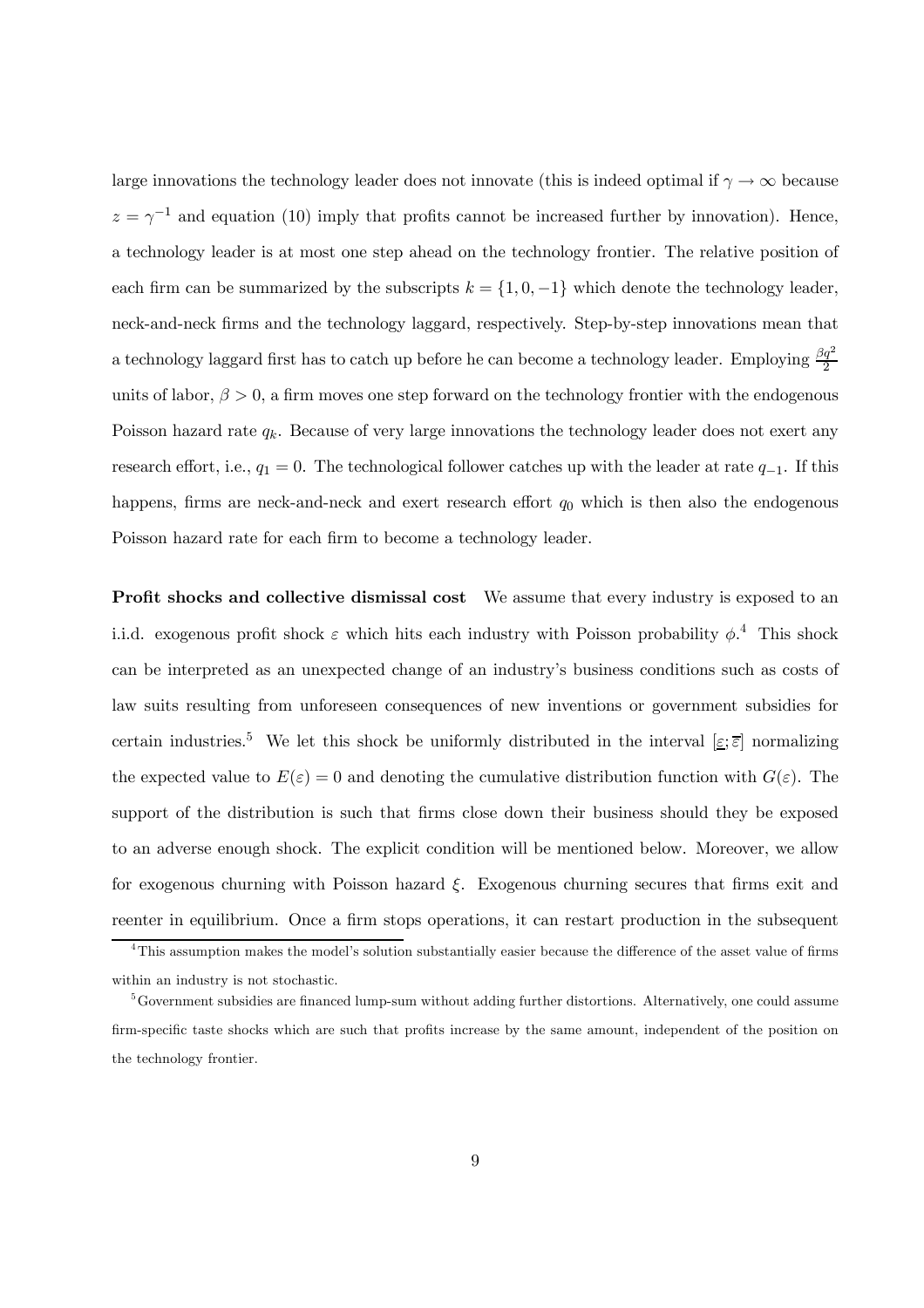periods if business conditions are more favorable, i.e., if a larger  $\varepsilon$  is realized.<sup>6</sup> In the case of exogenous churning, firms immediately reenter (or the firm is replaced by an identical firm). This set-up allows us to preserve the duopoly structure of the industries and simplifies the analysis considerably. Letting the industry market structure be endogenous is a challenging task for future research.

Dismissal costs are not neutral for firms since they cannot pass on the cost to the workers. If the realization of  $\varepsilon$  is smaller than the critical value  $\varepsilon_k$ , all workers are fired and firms incur wasteful collective dismissal costs of size  $\delta$ . The critical value  $\varepsilon_k$  depends on the firms' position on the technology frontier. Denoting the asset value of the firm with  $V$ , firms fire if

$$
V_k(\varepsilon) \le -\delta \tag{12}
$$

where the subscript  $k \in \{1, 0, -1\}$  denotes the relative position on the technology frontier. Since  $V_1 > V_0 > V_{-1}$  and  $V_k$  depends positively on  $\varepsilon$ , it follows that  $\varepsilon_1 < \varepsilon_0 < \varepsilon_{-1} < 0$  (explicit expressions for  $V_k$  and  $\varepsilon_k$  are given below). Technologically more advanced firms close down if relatively more adverse shocks occur. Hence, the probability of exit decreases as firms advance on the technology frontier:  $G(\varepsilon \leq \varepsilon_1) < G(\varepsilon \leq \varepsilon_0) < G(\varepsilon \leq \varepsilon_{-1}).$ 

Note that the same number of workers is employed over time: the continuum of industries implies that the law of large numbers holds. The same mass of firms exits and reenters at every point in time. Labor saving innovations do not affect labor demand because innovations are passed on to prices and product demand is unit elastic. Unemployment can arise if whole sectors shut down. The level of unemployment depends on the mass of industries exiting and reentering. However, given that we do not allow for changes in market structure, it is clear that our model is not really useful to analyze employment effects of product market regulation or collective dismissal costs. Thus, we concentrate on the effect on innovation in the analysis below.

<sup>&</sup>lt;sup>6</sup>Since we look at the case of very large innovations so that the technology leader never innovates, we can neglect changes of the relative technology position while one firm is out of business. Firms that are out of business do not innovate by definition (they would not be considered out-of-business otherwise).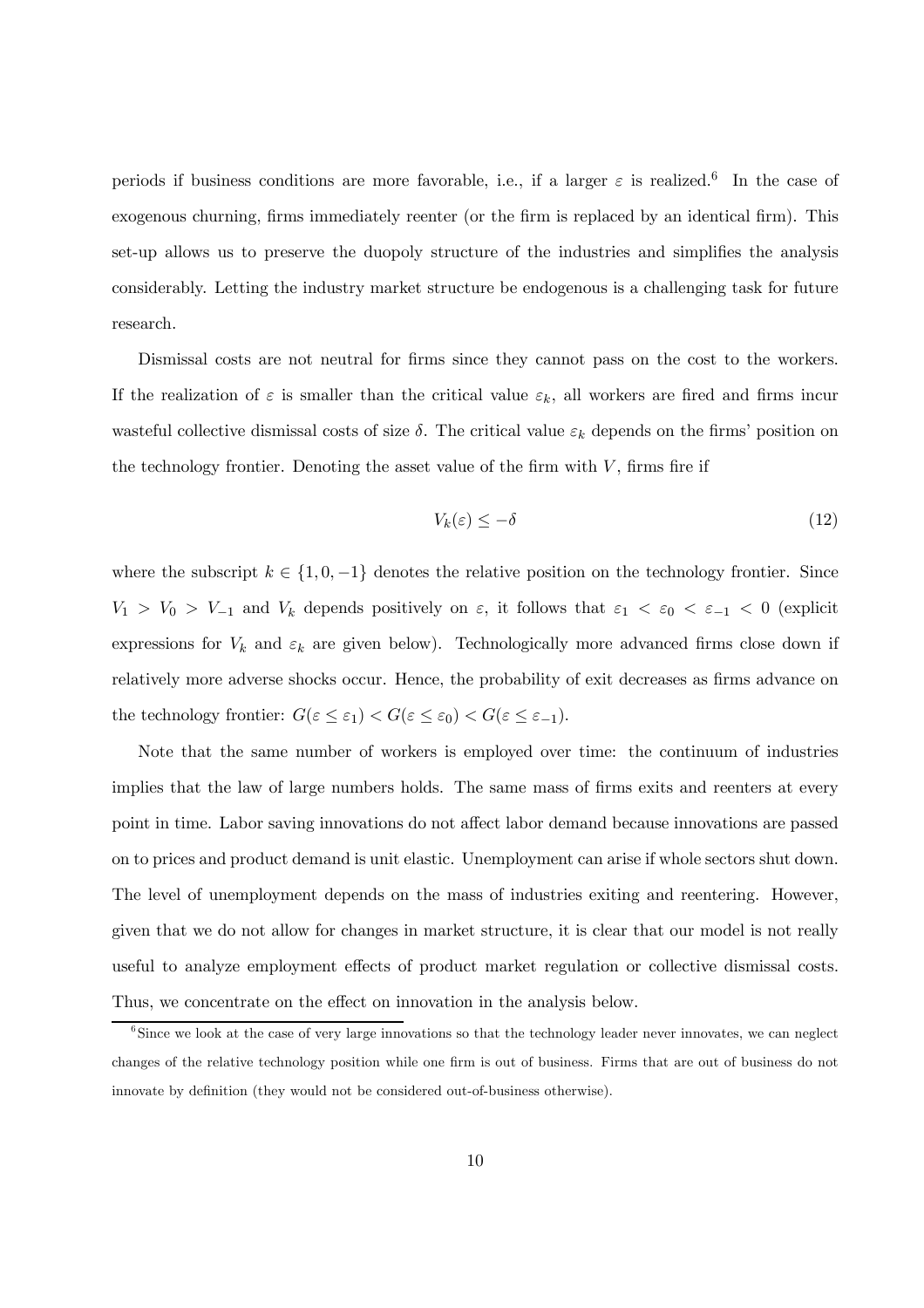**Asset value of the firm** The asset value of the firm  $V_k$  in the three states satisfies the following equations for small time intervals which we will explain below in some detail:

$$
rV_1(\varepsilon) = \pi_1 + \varepsilon + q_{-1}(V_0(\varepsilon) - V_1(\varepsilon))
$$
\n
$$
+ \phi \left( \int_{\varepsilon_{-1}}^{\overline{\varepsilon}} V_1(y) dG(y) + \int_{\varepsilon_1}^{\varepsilon_{-1}} V_m(y) dG(y) + G(\varepsilon \le \varepsilon_1)(-\delta) - V_1(\varepsilon) \right) + \xi(-V_1(\varepsilon)),
$$
\n(13)

$$
rV_0(\varepsilon) = \pi_0 + \varepsilon + q_0(V_1(\varepsilon) - V_0(\varepsilon)) + \int_{0}^{\text{rival's RRD}} (V_{-1}(\varepsilon) - V_0(\varepsilon)) - \frac{\beta(q_0)^2}{2} + \phi \left( \int_{\varepsilon_0}^{\overline{\varepsilon}} V_0(y) dG(y) + G(\varepsilon \le \varepsilon_0)(-\delta) - V_0(\varepsilon) \right) + \xi(-V_0(\varepsilon)) \tag{14}
$$

and

$$
rV_{-1}(\varepsilon) = \pi_{-1} + \varepsilon + q_{-1}(V_0(\varepsilon) - V_{-1}(\varepsilon)) - \frac{\beta(q_{-1})^2}{2}
$$
  
+ 
$$
\phi \left( \int_{\varepsilon_{-1}}^{\overline{\varepsilon}} V_{-1}(y) dG(y) + G(\varepsilon \le \varepsilon_{-1})(-\delta) - V_{-1}(\varepsilon) \right) + \xi(-V_{-1}(\varepsilon)) .
$$
 (15)

E.g., in equation (15) the asset value of a technology laggard contains profit flows  $\pi_{-1}$  and the change of the firm's asset value moving one step ahead on the technology frontier,  $V_0 - V_{-1}$ , which happens with probability  $q_{-1}$ . There is a flow cost of  $\frac{\beta(q_{-1})^2}{2}$  for the labor used for process innovation. Furthermore, the firm's asset value changes with Poisson probability  $\phi$  because of profit shocks. With probability  $G(\varepsilon \leq \varepsilon_{-1})$  the firm exits and incurs the collective dismissal cost  $-\delta$ . Finally, with Poisson probability  $\xi$  natural attrition dissolves the match between workers and the firm without cost so that the asset value of the firm falls to  $0.7$ 

The intuition for equation (14) is analogous. Note in equation (13) that the technology leader has no incentive to innovate because we assume very large innovations.<sup>8</sup> Moreover, the leader can

<sup>&</sup>lt;sup>7</sup>Note that exogenous churning does not affect the asset value of the competitor. This is because we have assumed above that exogenous churning leaves the duopoly structure unchanged (firms reenter immediately or are replaced by identical firms). This assumption simplifies the algebra but is not crucial for the results.

<sup>8</sup> If innovations are small instead, dismissal costs imply an additional incentive to innovate also for the technology leader.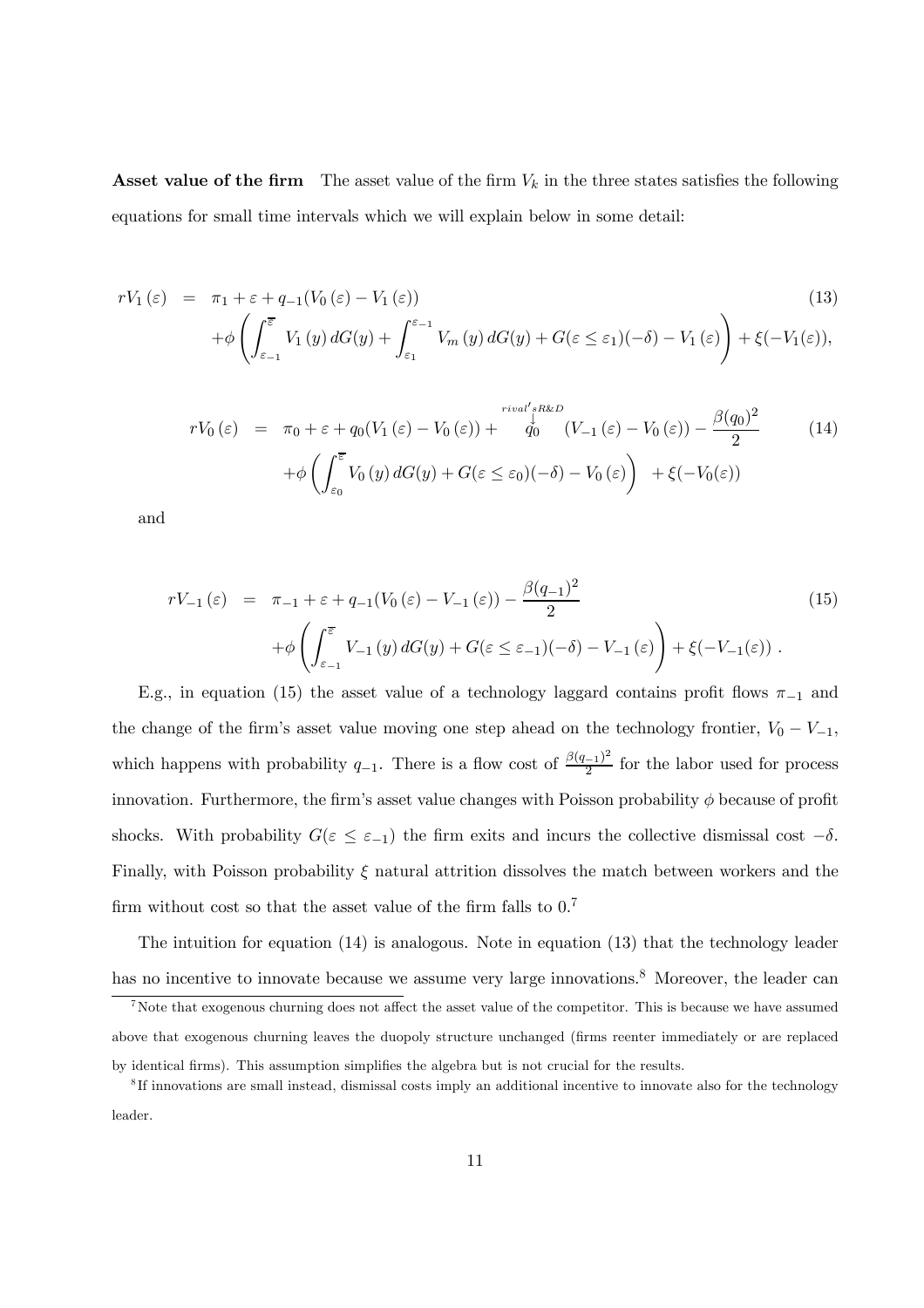become monopolist for a small time interval (we use the subscript  $m$  for this case). This event occurs, i.e., if  $\varepsilon_1 \leq \varepsilon \leq \varepsilon_{-1}$  and the probability of this event is  $G(\varepsilon_1 \leq \varepsilon \leq \varepsilon_{-1})$ . In this case the industry shock is such that the technology leader continues to produce whereas the technology laggard decides to stop production and innovation. The profits of the monopolist are given by

$$
\pi_m = \lim_{\gamma \to \infty} \pi_1 = 1.
$$

The monopolist is able to extract all consumer expenditure (which we normalized to 1). The asset value of the monopolist leader is

$$
rV_m(\varepsilon) = \pi_m + \varepsilon + \phi \left( \int_{\varepsilon_{-1}}^{\overline{\varepsilon}} V_1(\varepsilon) dG(\varepsilon) + \int_{\varepsilon_1}^{\varepsilon_{-1}} V_m(\varepsilon) dG(\varepsilon) + G(\varepsilon \le \varepsilon_1)(-\delta) - V_m(\varepsilon) \right) + \xi(-V_m(\varepsilon)) \tag{16}
$$

Note that compared with equation (13), the monopolist technology leader is better off because he does not face the immediate risk of becoming a neck-and-neck firm given that his competitor is out of business and does not engage in process innovation.

Exit thresholds As mentioned above, industries are characterized by a duopoly. We assume that the entry cost  $C(\alpha)$  is such that the technology laggard is just indifferent ex ante whether to enter the market or not:

$$
V_{-1}(0) = C(\alpha) . \t\t(17)
$$

The entry cost has to fall as product markets become more competitive so that the technology laggard remains indifferent although his profit flows fall. Note that  $\varepsilon$  affects the whole industry so that

$$
\Delta_k \equiv V_k(\varepsilon) - V_{k-1}(\varepsilon)
$$

does not depend on  $\varepsilon$ . Using equations (12) and (17) we find:

Result 1: The exit thresholds are

$$
\varepsilon_{-1} = -(r + \phi + \xi)(C + \delta),\tag{18}
$$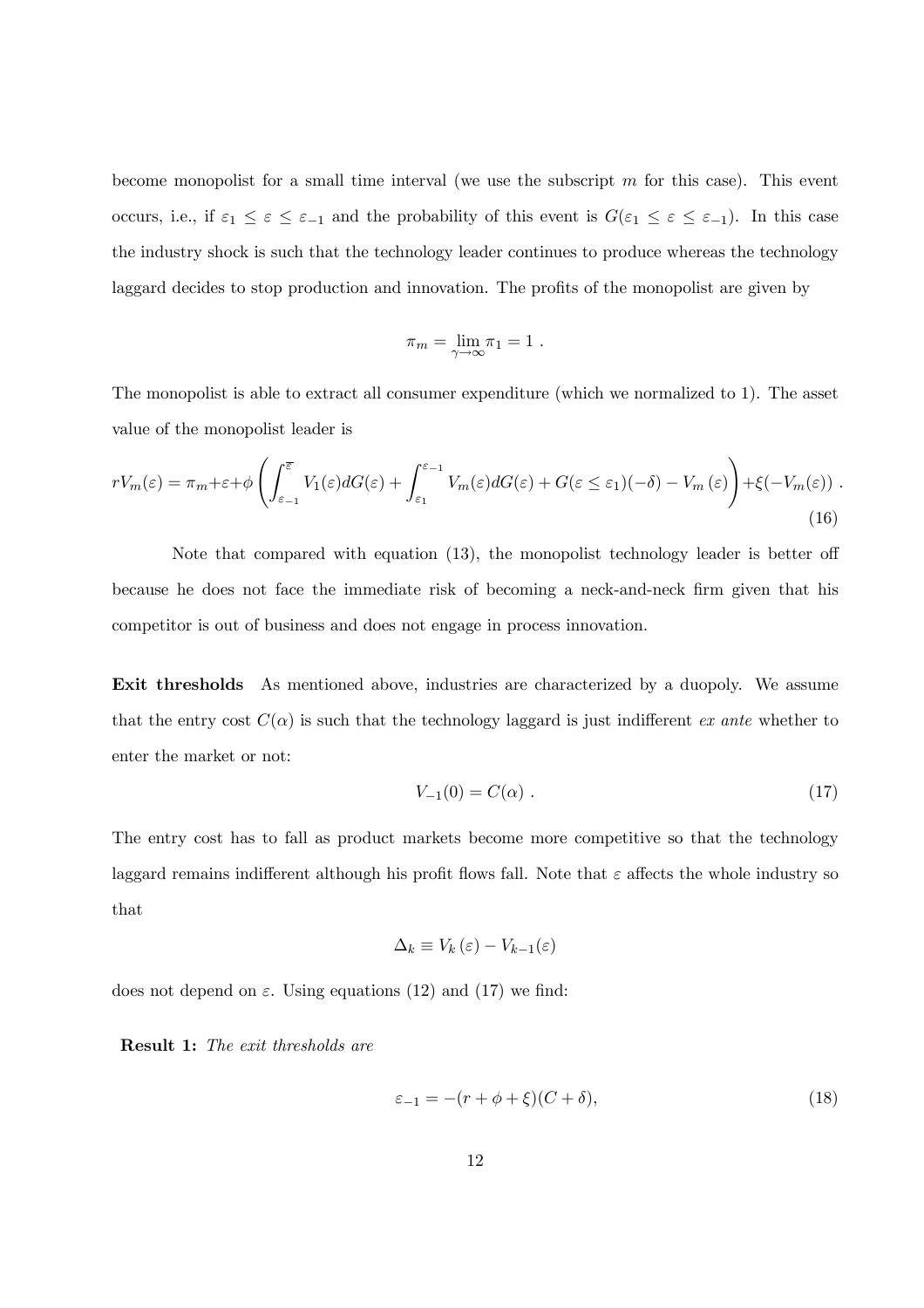$$
\varepsilon_0 = -(r + \phi + \xi)(C + \delta + \Delta_0), \qquad (19)
$$

and

$$
\varepsilon_1 = -(r + \phi + \xi)(C + \delta + \Delta_0 + \Delta_m), \qquad (20)
$$

where  $\Delta_m \equiv V_m - V_0$ .

Proof: see the Appendix.

Equation (20) follows because the technology leader only exits when the laggard is already out of business. Intuitively, the exit thresholds negatively depend on the collective dismissal and entry cost. Since  $\Delta_0 > 0$  and  $\Delta_m > 0$ , equations  $(18)^{2}(20)$  imply that

$$
0 > \varepsilon_{-1} > \varepsilon_0 > \varepsilon_1.
$$

Technologically more advanced firms exit if shocks are relatively more adverse.

Innovation effort As mentioned above, innovations are very large so that the technology leader will not exert any innovation effort:

$$
q_1 = 0.\t\t(21)
$$

Differentiating equations (14)<sup>~</sup>(15) with respect to  $q_0$  and  $q_{-1}$ , respectively, we find that

$$
q_0 = \frac{\Delta_1}{\beta} \tag{22}
$$

and

$$
q_{-1} = \frac{\Delta_0}{\beta} \tag{23}
$$

Innovation efforts positively depend on the increase of the asset value as firms improve their relative position on the technology frontier. We now have all the ingredients to analyze the effects of collective dismissal costs on innovation.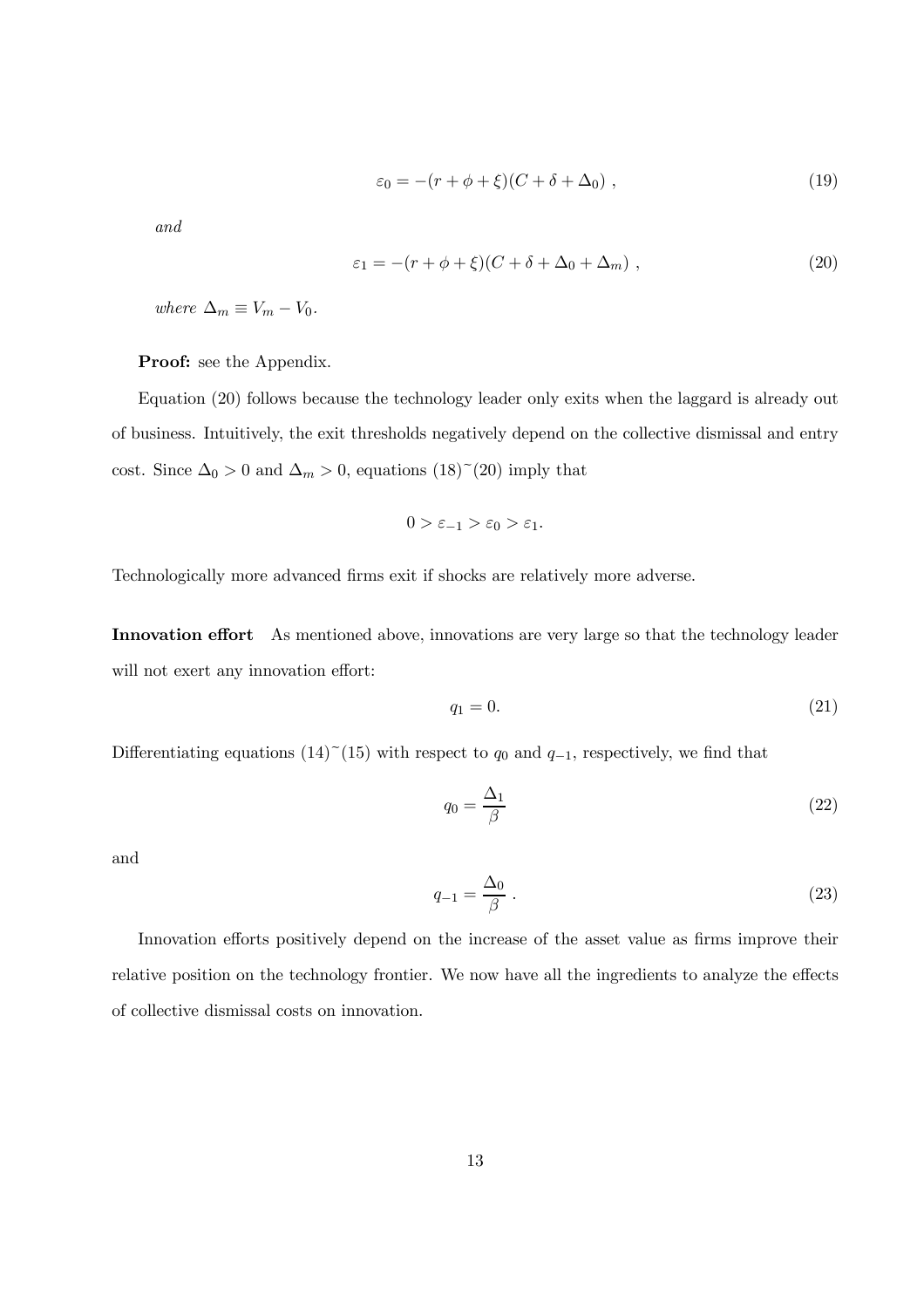#### 3 Collective dismissal costs and innovation

The model can be solved explicitly applying the method of undetermined coefficients but the solution is too messy to add to the intuition. Instead, using equations  $(13)^\sim(16)$ , we find that

**Result 2:** The model can be characterized in terms of  $\Delta_k$  by the two equations

$$
F_1(\Delta_0, \Delta_1, \delta) \equiv \frac{\Delta_1^2}{2\beta} + \left(r + \phi \frac{\overline{\varepsilon} - (r + \phi + \xi)(C + \delta + \Delta_0) - \frac{\Delta_0^2}{\beta}}{2\overline{\varepsilon}} + \xi\right) \Delta_1
$$
(24)  

$$
- (\pi_1 - \pi_0) - \frac{1}{2}\phi \frac{\left(r + \phi + \xi + \frac{\Delta_0}{\beta}\right)^2}{2\overline{\varepsilon}} \Delta_1^2 = 0
$$

and

$$
F_0(\Delta_0, \Delta_1, \delta) \equiv \frac{\Delta_0^2}{2\beta} + \left(r + \phi \frac{\overline{\varepsilon} - (r + \phi + \xi)(C + \delta + \Delta_0)}{2\overline{\varepsilon}} + \xi\right) \Delta_0 \tag{25}
$$

$$
-(\pi_0 - \pi_{-1}) - \frac{\Delta_1^2}{2\beta} + \frac{\Delta_0 \Delta_1}{\beta} - \frac{1}{2}\phi \frac{(r + \phi + \xi)^2}{2\overline{\varepsilon}} \Delta_0^2 = 0 .
$$

Proof: see the Appendix.

Subtracting equation (25) from (24) we can show that analogous to Aghion et al. (2001):

Result 3: Innovation efforts are strongest if firms are neck-and-neck, i.e.,

$$
\Delta_1 > \Delta_0 \tag{26}
$$

Proof: see the Appendix.

Because of equations (22) and (23),  $\Delta_1 > \Delta_0$  implies that innovation efforts are strongest if firms are neck-and-neck.

The system of equations

$$
F \equiv \left[ \begin{array}{c} F_1 \\ F_0 \end{array} \right] = 0
$$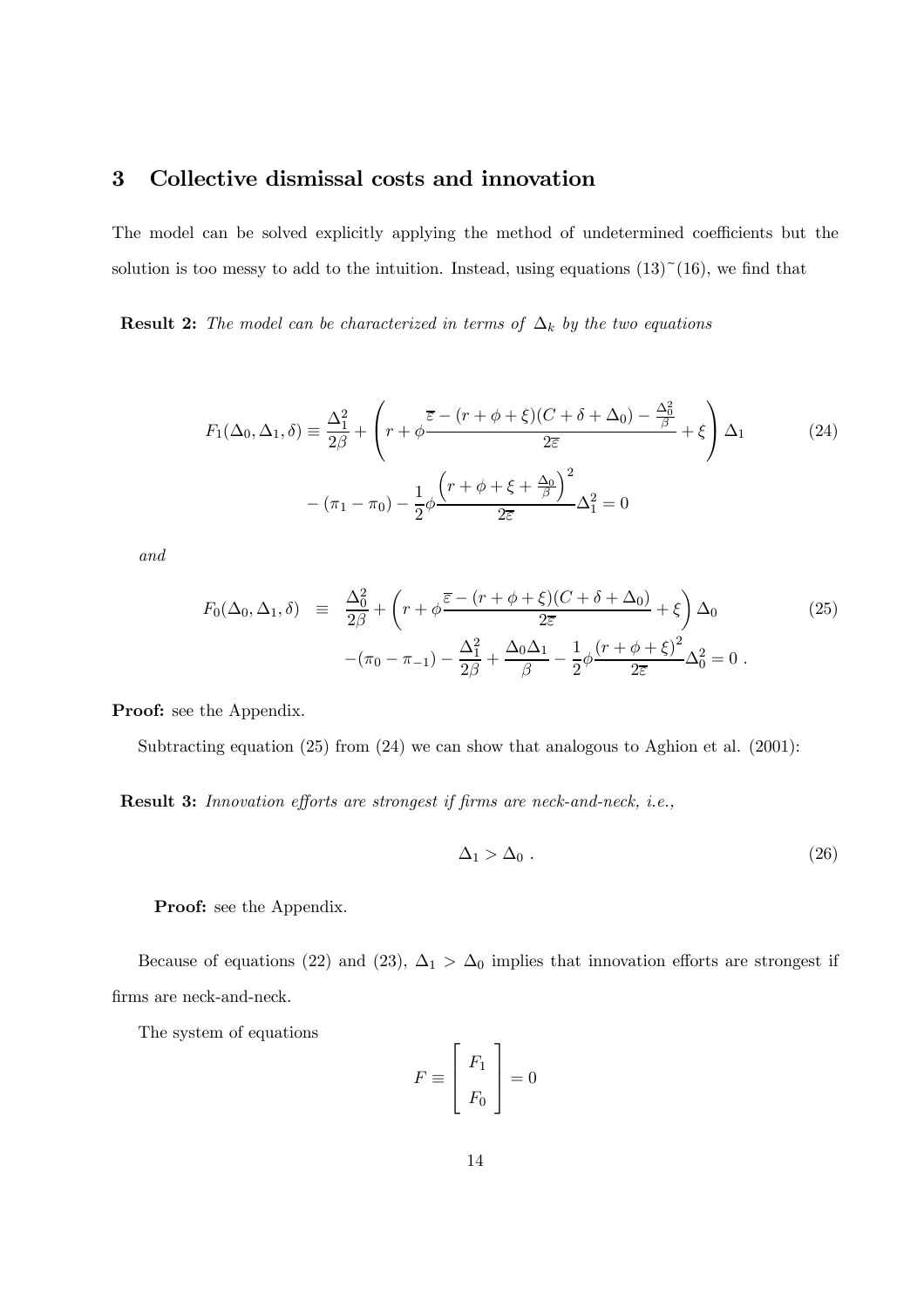implicitly determines  $\Delta_1$  and  $\Delta_0$  as a function of  $\delta$ . Note that, as in Aghion et al. (2001),  $\Delta_1$  and  $\Delta_0$  (and thus also the innovation efforts  $q_1$  and  $q_0$ ) depend positively on relative profits  $\pi_1 - \pi_0$ and  $\pi_0 - \pi_{-1}$ . Stochastic shocks and collective dismissal costs add dynamic incentives to innovate. To illustrate this we show the following.

Result 4: Collective dismissal costs result in additional incentives to innovate for the technology laggard because

$$
\int_{\varepsilon_0}^{\varepsilon_{-1}} V_0(y) dG(y) + \frac{\varepsilon_{-1} - \varepsilon_0}{2\overline{\varepsilon}} \delta = \frac{1}{2} \frac{(r + \phi + \xi)^2}{2\overline{\varepsilon}} \Delta_0^2 > 0 , \qquad (27)
$$

and for the neck-and-neck firm because

$$
\int_{\varepsilon_1}^{\varepsilon_0} V_m(y) dG(y) + \frac{\varepsilon_0 - \varepsilon_1}{2\overline{\varepsilon}} \delta = \frac{1}{2} \frac{\left(r + \phi + \xi + \frac{\Delta_0}{\beta}\right)^2}{2\overline{\varepsilon}} \Delta_1^2 > 0.
$$
 (28)

**Proof:** see the Appendix.

Expressions (27) and (28) are very similar. The additional term  $\Delta_0/\beta$  in the numerator of (28) results because the technology leader can become monopolists in case of which he does not face competition. More importantly, both expressions show that technologically more advanced firms do not fire in the interval  $[\varepsilon_{k+1}; \varepsilon_k]$  so that innovation has the additional benefit to decrease the expected firing cost by

$$
\frac{\varepsilon_k-\varepsilon_{k+1}}{2\overline{\varepsilon}}\delta\ ,
$$

where we use the assumption of a uniform distribution. The additional benefit more than compensates the lower asset value due to the adverse shocks since in the interval  $[\varepsilon_{k+1}; \varepsilon_k]$ ,  $V_{k+1} \geq -\delta$ . Note that the additional benefit of innovation does not directly depend on  $\delta$  because  $V_k$  is linear in  $\varepsilon$ . Thus, as long as firms remain in business, it is irrelevant that higher collective dismissal costs lower the absolute value of  $V_k$ . All that matters is the difference between the exit thresholds. Collective dismissal costs matter directly, however: such costs lower the effective discount rate which, for example, for neck-and-neck firms is defined as

$$
r + \phi G(\varepsilon \le \varepsilon_0) + \xi = r + \phi \left( \frac{\overline{\varepsilon} - (r + \phi + \xi)(C + \delta + \Delta_0)}{2\overline{\varepsilon}} \right) + \xi,
$$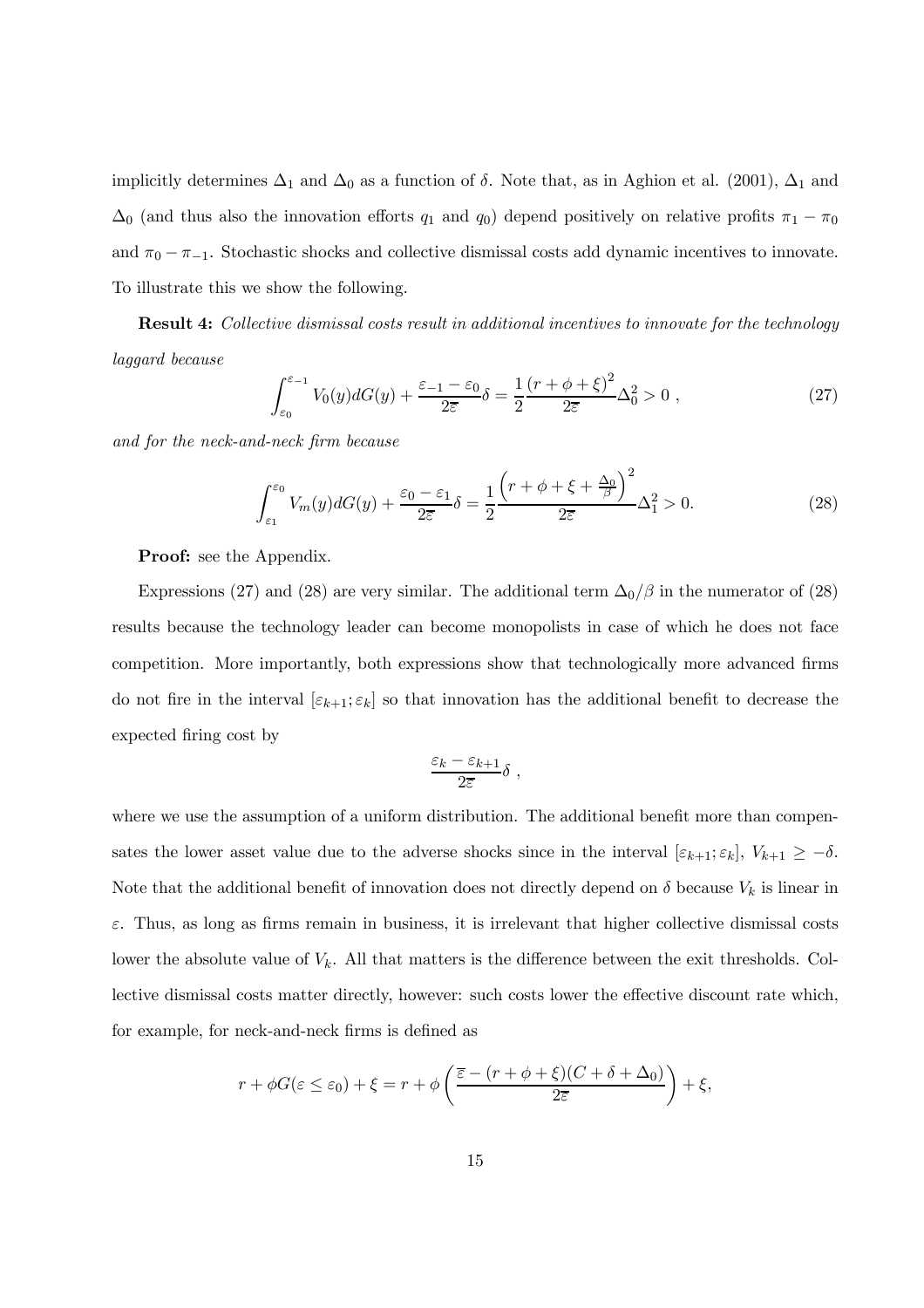where we use equation (19) and the assumption of a uniform distribution. The technology leader's effective discount rate is even smaller because he can become monopolist if the laggard stops production and in this case there is no risk of catching-up. A smaller effective discount rate increases the incentives to innovate because firms expect to benefit relatively longer from the successful innovation.

Before we implicitly differentiate the system of equations  $F$  to derive the effect of exit costs on innovation, we derive the growth rate implied by the innovation efforts in each industry.

Result 5: The economy grows at rate

$$
g = \frac{2G(\varepsilon \ge \varepsilon_0)q_0G(\varepsilon \ge \varepsilon_{-1})q_{-1}}{2G(\varepsilon \ge \varepsilon_0)q_0 + G(\varepsilon \ge \varepsilon_{-1})q_{-1}}\ln \gamma
$$
  

$$
= \frac{2\Delta_0\Delta_1(\overline{\varepsilon} + (r + \phi + \xi)(C + \delta + \Delta_0))}{2\beta\Delta_1\frac{\overline{\varepsilon} + (r + \phi + \xi)(C + \delta + \Delta_0)}{\overline{\varepsilon} + (r + \phi + \xi)(C + \delta)} + \Delta_0}\ln \gamma .
$$
 (29)

Proof: see the Appendix.

Moreover, one can show that

$$
\frac{\partial g}{\partial \Delta_k} > 0.
$$

Growth is higher if firms engage in more process innovations (see equations  $(22)$  and  $(23)$ ). We now can state the main result of this paper.

**Result 6:** Collective dismissal cost can increase process innovations  $q_k$  and thus growth g if  $\overline{\epsilon}$  is large enough and  $\alpha > 0$ .

Proof: see the Appendix. $\blacksquare$ 

The intuition is that stochastic profit shocks make technologically more advanced firms relatively better off because they stop production with a smaller probability (as shown in Result 4). As we have seen above, technologically more advanced firms have smaller expected firing costs. The size of this effect does not directly depend on  $\delta$  in our model (see equation (27)). However, in equilibrium the size of the effect increases in  $\delta$  as long as  $\partial \Delta_k/\partial \delta > 0$ . Moreover, the effective discount rate is smaller for technologically advanced firms. The size of this effect increases in  $\delta$ .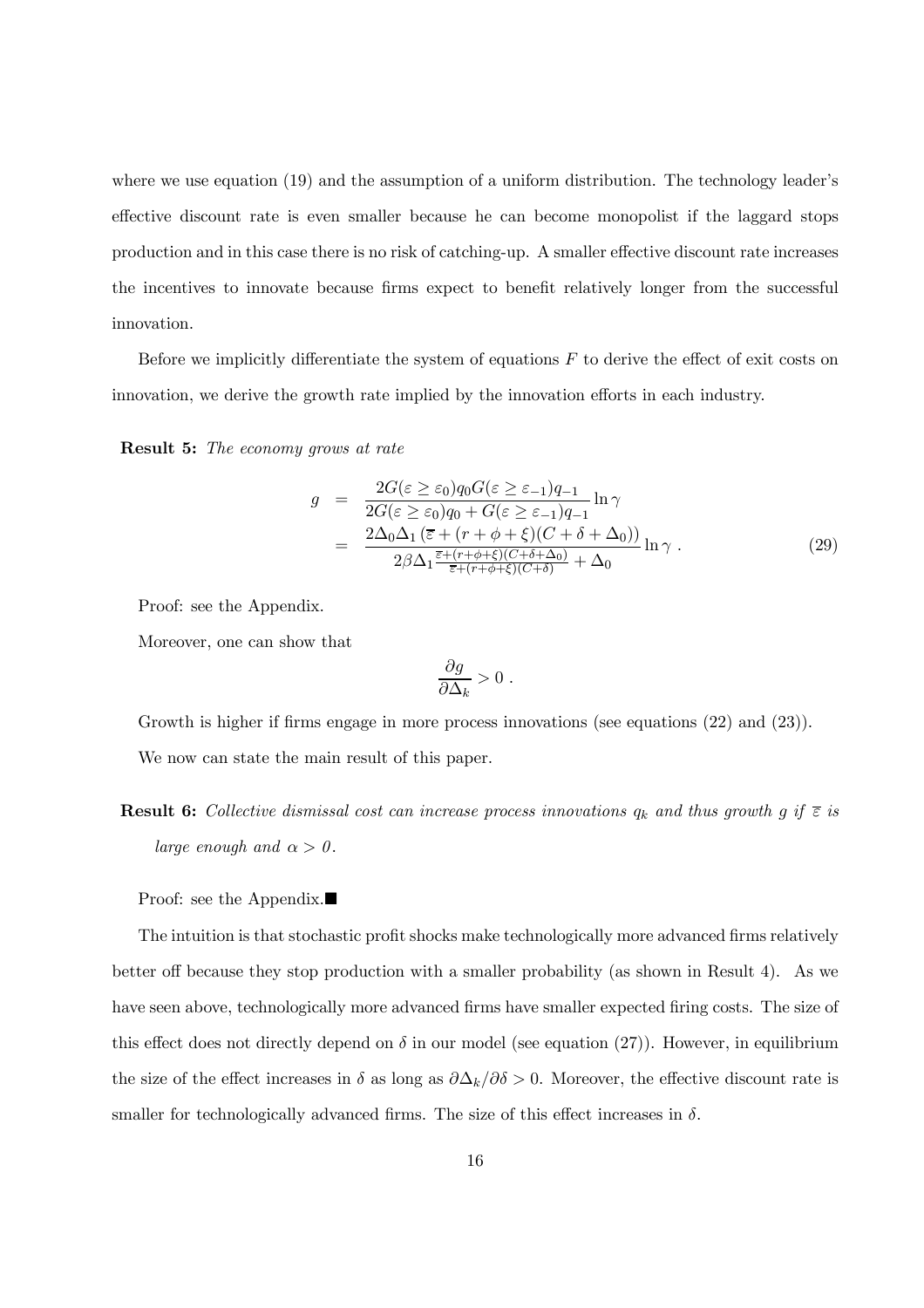The sufficient condition for Result 6 has an intuitive interpretation:  $\overline{\varepsilon}$  needs to be large enough, i.e., a sufficient amount of uncertainty is necessary. More uncertainty increases the probability mass of shocks for which firms need to close down and thus increase the expected exit cost. Technologically more advanced firms are only better off, however, if there is at least some competition,  $\alpha > 0$ . If  $\alpha = 0$ , profit flows and thus also the exit thresholds  $\varepsilon_k$  are the same so that all firms exit with the same probability (see equation (11)). Moreover,  $V_{-1}(\delta, \alpha)$  is a negative function of both  $\delta$  and  $\alpha$ . Thus, one the one hand, if the rents in the market are small due to intense competition and/or high exit costs, the technology laggards can be driven out of business and only one firm remains producing. In this case, there will be no innovations. On the other hand,  $\Delta_1$  and  $\Delta_0$  can increase in  $\alpha$  so that exit thresholds differ relatively more and the positive effect of collective dismissal costs on innovation becomes more pronounced. Thus, exit costs can spur innovation and some competition amplifies this effect but rents need not be too small and/or exit costs not too high. The policy mix of exit costs and product market competition, captured by the parameters  $(\delta, \alpha)$  in our model, is an important determinant of the effects of exit costs on innovation.

Dismissal costs can spur growth for two reasons. First innovation efforts increase and second the fraction of firms that potentially innovate increases because stopping production is relatively more costly. However, the effect of exit costs on growth should not be taken at face value since we abstract from the effect of exit costs on firm entry by assuming a stable duopoly structure.

#### 4 Conclusion and Further Research

Our model shows that collective dismissal costs can spur innovation if product market competition is not too intense: technologically more advanced firms endogenously exit with smaller probability so that there is a dynamic incentive to innovate in order to decrease the expected value of the dismissal cost. This mechanism can explain why empirical studies find a positive relationship between EPL and innovation for some industries whereas the effect is negative for others. The model does not allow, however, to draw conclusions about growth in general. The model is partial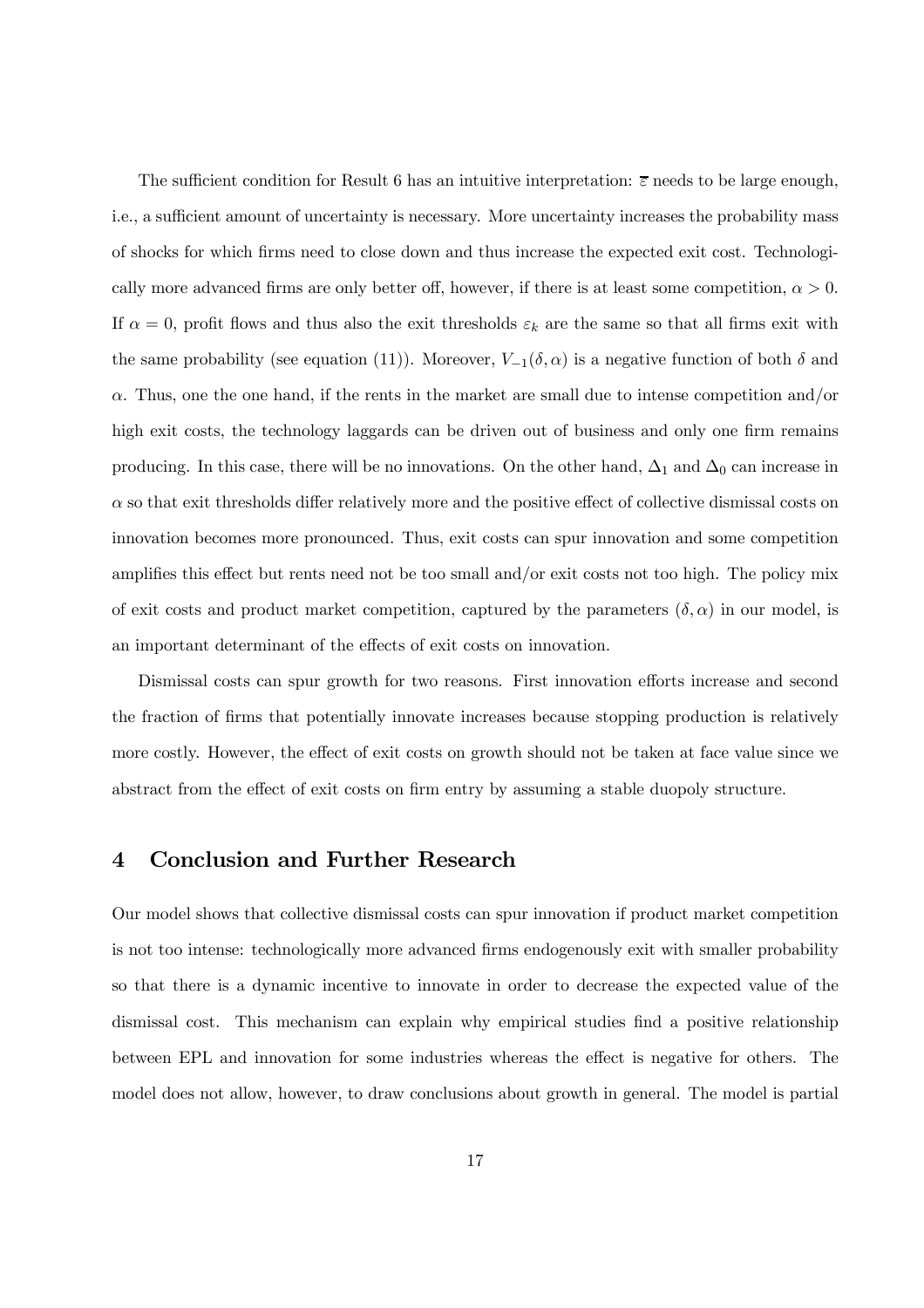in an important respect because we do not fully analyze entry and exit decisions of firms so that the results apply to incumbent firms. It would be interesting to extend the model in future research to allow for endogenous changes in the industry structure. Furthermore, a disaggregate empirical analysis of process innovation, exploiting variation across sectors, countries and time with respect to competition and employment protection, could shed further light on the mechanisms at work.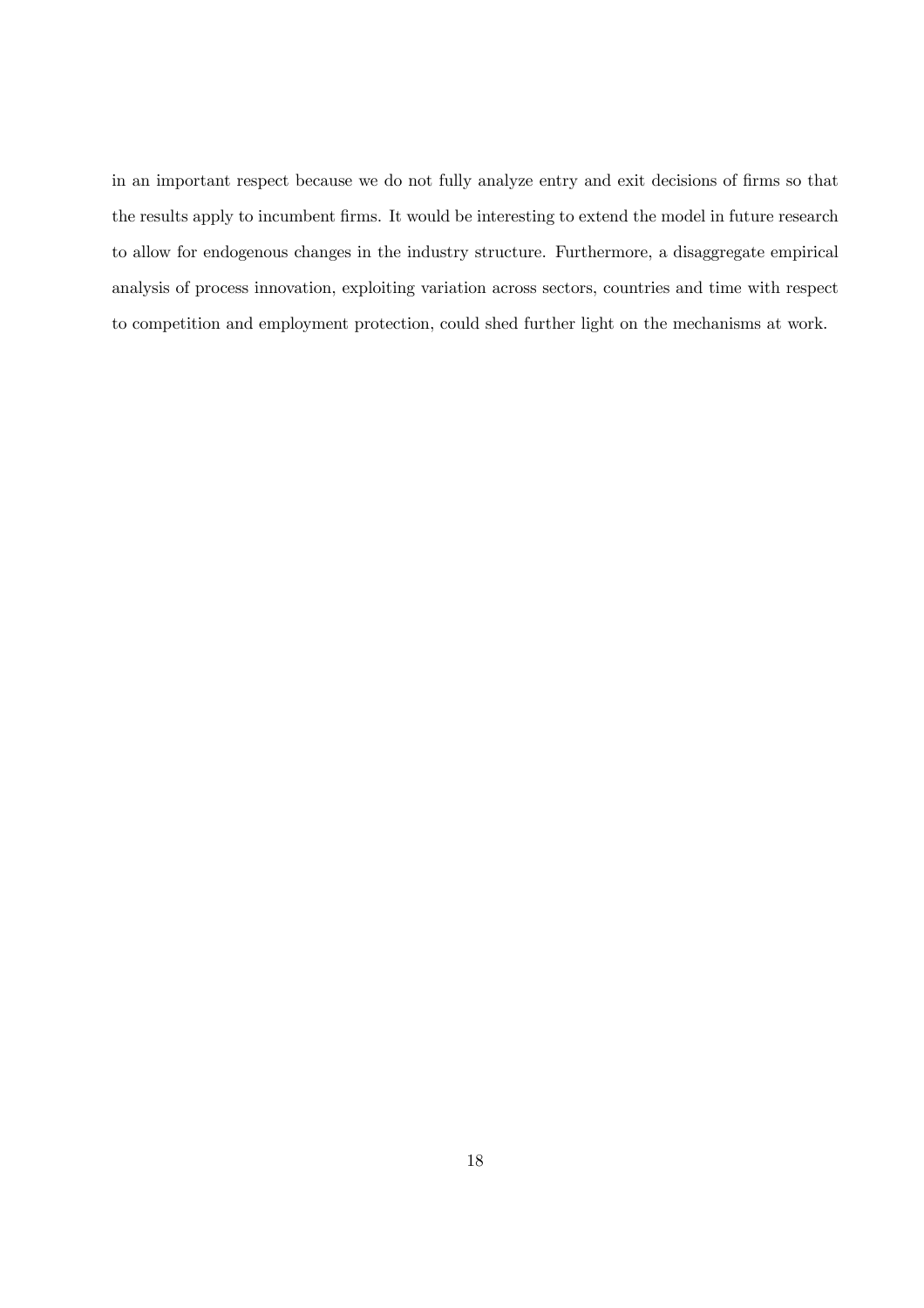#### Appendix

#### Proof of Result 1:

Equations  $(13)$ <sup> $\sim$ </sup> $(16)$  can be solved by applying the method of undetermined coefficients. We guess the solution

$$
V_k(\varepsilon) = b_k \pi_k + c_k \varepsilon + d_k.
$$

Plugging this guess into equations  $(13)$ <sup> $\sim$ </sup> $(16)$ , we get a system of 12 equations in 12 unknowns. Although the general solution is messy, the coefficients  $c_k$  are determined by the following subset of equations:

$$
(r + \phi + \xi + q_{-1}) c_{-1} \varepsilon = \varepsilon + q_{-1} c_0 \varepsilon
$$

$$
(r + \phi + \xi + q_{-1}) c_1 \varepsilon = \varepsilon + q_{-1} c_0 \varepsilon
$$

$$
\begin{pmatrix} r + q_0 + \frac{1}{q_0} & \phi + \phi + \xi \\ r + q_0 + \frac{1}{q_0} & \phi + \phi + \xi \end{pmatrix} c_0 \varepsilon = \varepsilon + q_0 c_1 \varepsilon + \frac{1}{q_0} c_{-1} \varepsilon
$$

$$
(r + \phi + \xi) c_m \varepsilon = \varepsilon.
$$

The solution is

$$
c_k = c = (r + \phi + \xi)^{-1}.
$$

Given that the solution takes the form of the guess mentioned above,

$$
V_k(\varepsilon_k) - V_k(0) = (r + \phi + \xi)^{-1} \varepsilon_k \tag{30}
$$

At the same time equations (12) and (17) imply that

$$
V_{-1}(\varepsilon_{-1}) - V_{-1}(0) = -(C + \delta) .
$$

Thus,

$$
\varepsilon_{-1} = -(r + \phi + \xi) (C + \delta) .
$$

Given that the shock  $\varepsilon$  hits the whole industry,

$$
V_0(0) - V_{-1}(0) = \Delta_0 \tag{31}
$$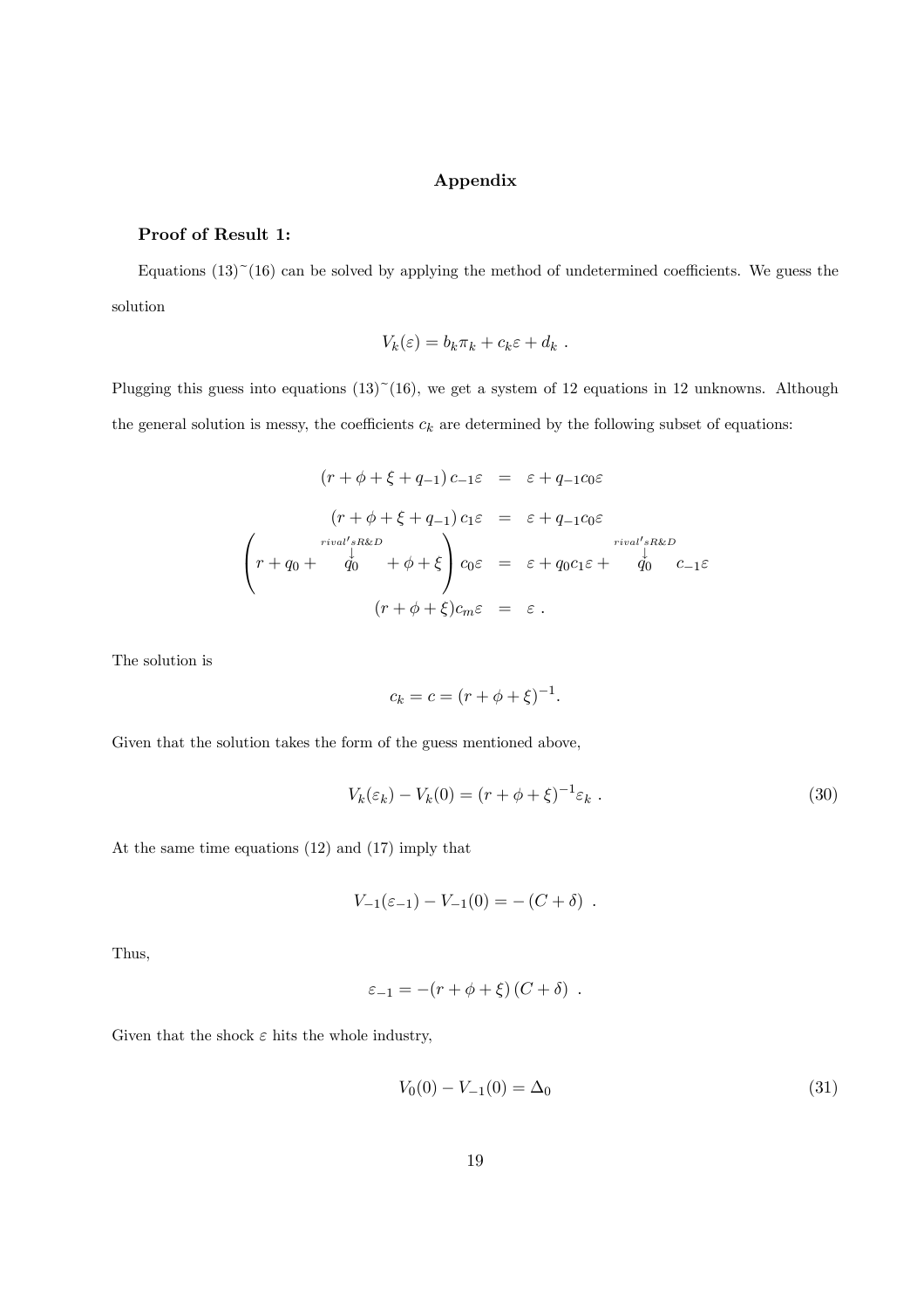does not depend on  $\varepsilon$ . Using equation (30) and adding and subtracting  $V_{-1}(0)$  we get

$$
V_0(\varepsilon_0) - V_0(0) + V_{-1}(0) - V_{-1}(0) = (r + \phi + \xi)^{-1} \varepsilon_0.
$$

Using equations  $(12)$ ,  $(17)$  and  $(31)$ , this implies that

$$
\varepsilon_0 = -(r + \phi + \xi) (C + \delta + \Delta_0).
$$

The derivation of  $\varepsilon_1$  is analogous.  $\blacksquare$ 

#### Proof of Result 2:

Subtracting equation  $(14)$  from  $(13)$ ,  $(14)$  from  $(16)$  and  $(15)$  from  $(14)$ , using the assumption of the uniform distribution and rearranging, we find that

$$
\left(r+q_0+q_{-1}+\phi(1-\frac{\overline{\varepsilon}-\varepsilon_{-1}}{2\overline{\varepsilon}})+\xi\right)\Delta_1 = \pi_1-\pi_0+q_0\Delta_0+\frac{\beta(q_0)^2}{2} +\phi\left(\frac{\varepsilon_{-1}-\varepsilon_0}{2\overline{\varepsilon}}\Delta_m+\int_{\varepsilon_1}^{\varepsilon_0}V_m(y)dG(y)+\frac{\varepsilon_0-\varepsilon_1}{2\overline{\varepsilon}}\delta\right),\tag{32}
$$

$$
\left(r+\phi(1-\frac{\varepsilon_{-1}-\varepsilon_{0}}{2\overline{\varepsilon}})+\xi\right)\Delta_{m} = \pi_{m}-\pi_{0}+q_{0}\left(\Delta_{0}-\Delta_{1}\right)+\frac{\beta(q_{0})^{2}}{2} +\phi\left(\frac{\overline{\varepsilon}-\varepsilon_{-1}}{2\overline{\varepsilon}}\Delta_{1}+\int_{\varepsilon_{1}}^{\varepsilon_{0}}V_{m}(y)dG(y)+\frac{\varepsilon_{0}-\varepsilon_{1}}{2\overline{\varepsilon}}\delta\right),
$$
\n(33)

and

$$
\left(r+q_{-1}+q_0+\phi(1-\frac{\overline{\varepsilon}-\varepsilon_0}{2\overline{\varepsilon}})+\xi\right)\Delta_0 = \pi_0-\pi_{-1}+q_0\Delta_1-\frac{\beta(q_0)^2}{2}+\frac{\beta(q_{-1})^2}{2}\qquad(34)
$$

$$
+\phi\left(\int_{\varepsilon_0}^{\varepsilon-1}V_0(y)dG(y)+\frac{\varepsilon_{-1}-\varepsilon_0}{2\overline{\varepsilon}}\delta\right).
$$

Subtracting equation (33) from (32) and using that  $\pi_m - \pi_1 \approx 0$  for the case of very large innovations,

$$
\Delta_m = \frac{r + \phi + \xi + q_{-1}}{r + \phi + \xi} \Delta_1 \,. \tag{35}
$$

Moreover, we can express the integrals in terms of  $\Delta_k$  exploiting that  $V(\varepsilon)$  is linear in  $\varepsilon$  and the density is constant for the uniform distribution. In graphical terms, the integral can be calculated by subtracting a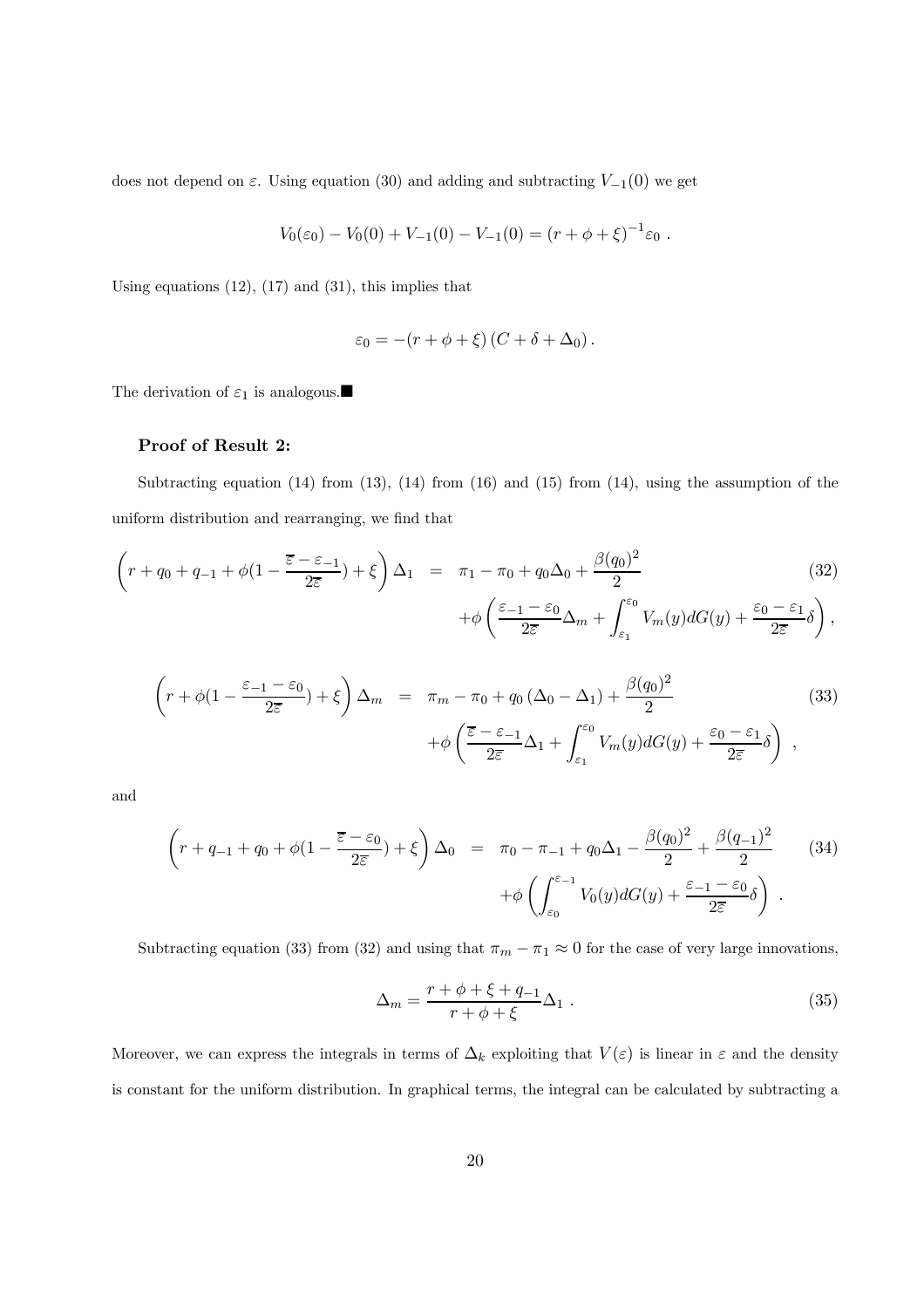triangle from a rectangle. Using equations  $(12)$ ,  $(18)^{2}(23)$ ,  $(30)$  and  $(35)$  we find that

$$
\int_{\varepsilon_1}^{\varepsilon_0} V_m(y) dG(y) = \frac{(\varepsilon_0 - \varepsilon_1)}{2\overline{\varepsilon}} \left[ V_m(\varepsilon_1) - \frac{1}{2} \left( V_m(\varepsilon_1) - V_m(\varepsilon_0) \right) \right]
$$

$$
= -\frac{r + \phi + \xi + \frac{\Delta_0}{\beta}}{2\overline{\varepsilon}} \Delta_1 \left( \delta - \frac{1}{2} \left( r + \phi + \xi + \frac{\Delta_0}{\beta} \right) \Delta_1 \right) . \tag{36}
$$

Similarly,

$$
\int_{\varepsilon_0}^{\varepsilon_{-1}} V_0(y) dG(y) = \frac{(\varepsilon_{-1} - \varepsilon_0)}{2\overline{\varepsilon}} \left[ V_0(\varepsilon_0) - \frac{1}{2} (V_0(\varepsilon_0) - V_0(\varepsilon_{-1})) \right]
$$

$$
= -\frac{r + \phi + \xi}{2\overline{\varepsilon}} \Delta_0 \left( \delta - \frac{1}{2} (r + \phi + \xi) \Delta_0 \right) . \tag{37}
$$

Substituting equations  $(35)^\sim(37)$  and  $(18)^\sim(23)$  into equations  $(32)$  and  $(34)$  and rearranging, we get equations (24) and (25).

#### Proof of Result 3:

Subtracting equation (25) from (24) yields

$$
\frac{\Delta_1^2 - \Delta_0^2}{2\beta} + \left(r + \phi \left(\frac{\overline{\varepsilon} - (r + \phi + \xi)(C + \delta + \Delta_0)}{2\overline{\varepsilon}}\right) + \xi\right) (\Delta_1 - \Delta_0) \tag{38}
$$
\n
$$
+ \frac{\Delta_1 (\Delta_1 - \Delta_0)}{2\beta} - \frac{1}{2} \phi \frac{(r + \phi + \xi)^2}{2\overline{\varepsilon}} (\Delta_1^2 - \Delta_0^2)
$$
\n
$$
= \phi \frac{\Delta_0^2}{2\beta \overline{\varepsilon}} \Delta_1 + \frac{1}{2} \frac{\phi}{2\overline{\varepsilon}} \left(\frac{\Delta_0}{\beta}\right)^2 \Delta_1^2 + \pi_1 + \pi_{-1} - 2\pi_0.
$$

The right-hand side of equation (38) is positive because

 $\Delta_k > 0$ 

and

$$
\pi_1 + \pi_{-1} > 2\pi_0 ,
$$

where the last inequality is shown in Proposition 1, Aghion et al.  $(2001)$ .

The left-hand-side of equation (38) is a positive function of  $\Delta_1 - \Delta_0$  if

$$
\overline{\varepsilon} > \frac{1}{2}\phi\beta\left(r+\phi+\xi\right)^2. \tag{39}
$$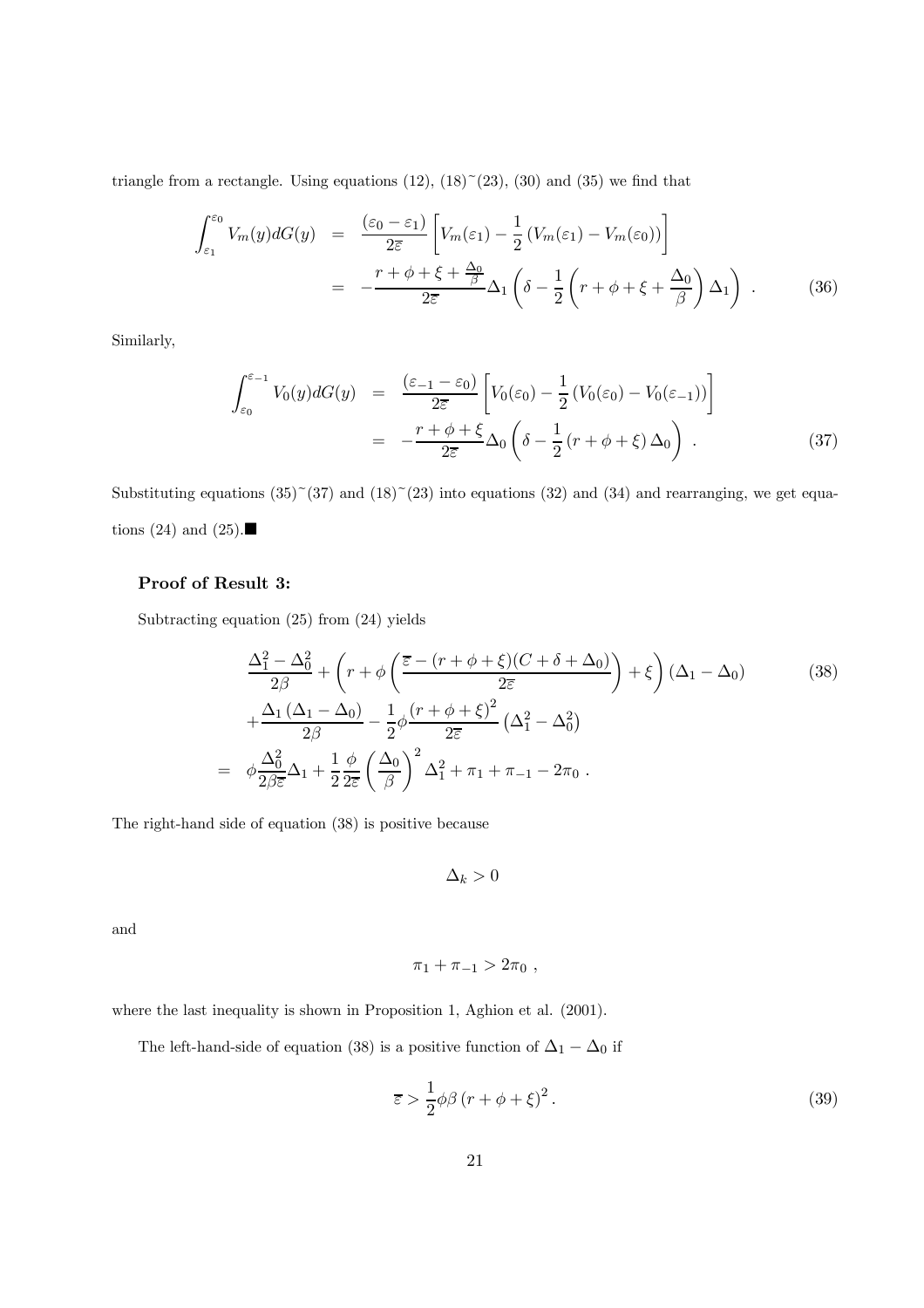Hence,

$$
\Delta_1 - \Delta_0 > 0.
$$

Condition (39) is satisfied as long as  $\Delta_k$  depends positively on  $\pi_{k+1} - \pi_k$  in case of which the model's solution is of interest (see equations (24) and (25)).

#### Proof of Result 4:

Equation (37) in the proof of Result 2 implies that

$$
\int_{\varepsilon_0}^{\varepsilon_{-1}} V_0(y) dG(y) = -\frac{r+\phi+\xi}{2\varepsilon} \Delta_0 \left( \delta - \frac{1}{2} \left( r + \phi + \xi \right) \Delta_0 \right) .
$$

Moreover, Result 1 implies that

$$
\frac{\varepsilon_{-1} - \varepsilon_0}{2\overline{\varepsilon}} \delta = \frac{(r + \phi + \xi)\Delta_0}{2\overline{\varepsilon}} \delta.
$$

Hence,

$$
\int_{\varepsilon_0}^{\varepsilon_{-1}} V_0(y) dG(y) + \frac{\varepsilon_{-1} - \varepsilon_0}{2\overline{\varepsilon}} \delta = \frac{1}{2} \frac{(r + \phi + \xi)^2}{2\overline{\varepsilon}} \Delta_0^2.
$$

Expression (28) is derived analogously.

#### Proof of Result 5:

We use the same notation as in Aghion et al. (2001) and adapt their argument to our model. First note that in steady state as many firms have to exit a state on the relative technology frontier as enter the same very state. Let  $\mu_h$  be the fraction of firms in state  $h \in \{\iota, n\}$ , where  $\iota$  denotes the state in which there is a technology laggard and leader and  $n$  denotes the state in which both firms are neck-and-neck. In each of these states firms can stop production. Only the firms in business do innovate. This implies that in steady state

$$
2\mu_n G(\varepsilon \ge \varepsilon_0)q_0 = \mu_\iota G(\varepsilon \ge \varepsilon_{-1})q_{-1} .
$$

In state n both neck-and-neck firms engage in process innovation if they do not exit and they are successful with probability  $q_0$ . In state  $\iota$  only the technology laggard potentially innovates with probability  $q_{-1}$  if he does not exit. Given that  $\mu_n + \mu_l = 1$ , the equation simplifies to

$$
2\mu_n G(\varepsilon \ge \varepsilon_0)q_0 = (1 - \mu_n)G(\varepsilon \ge \varepsilon_{-1})q_{-1} . \tag{40}
$$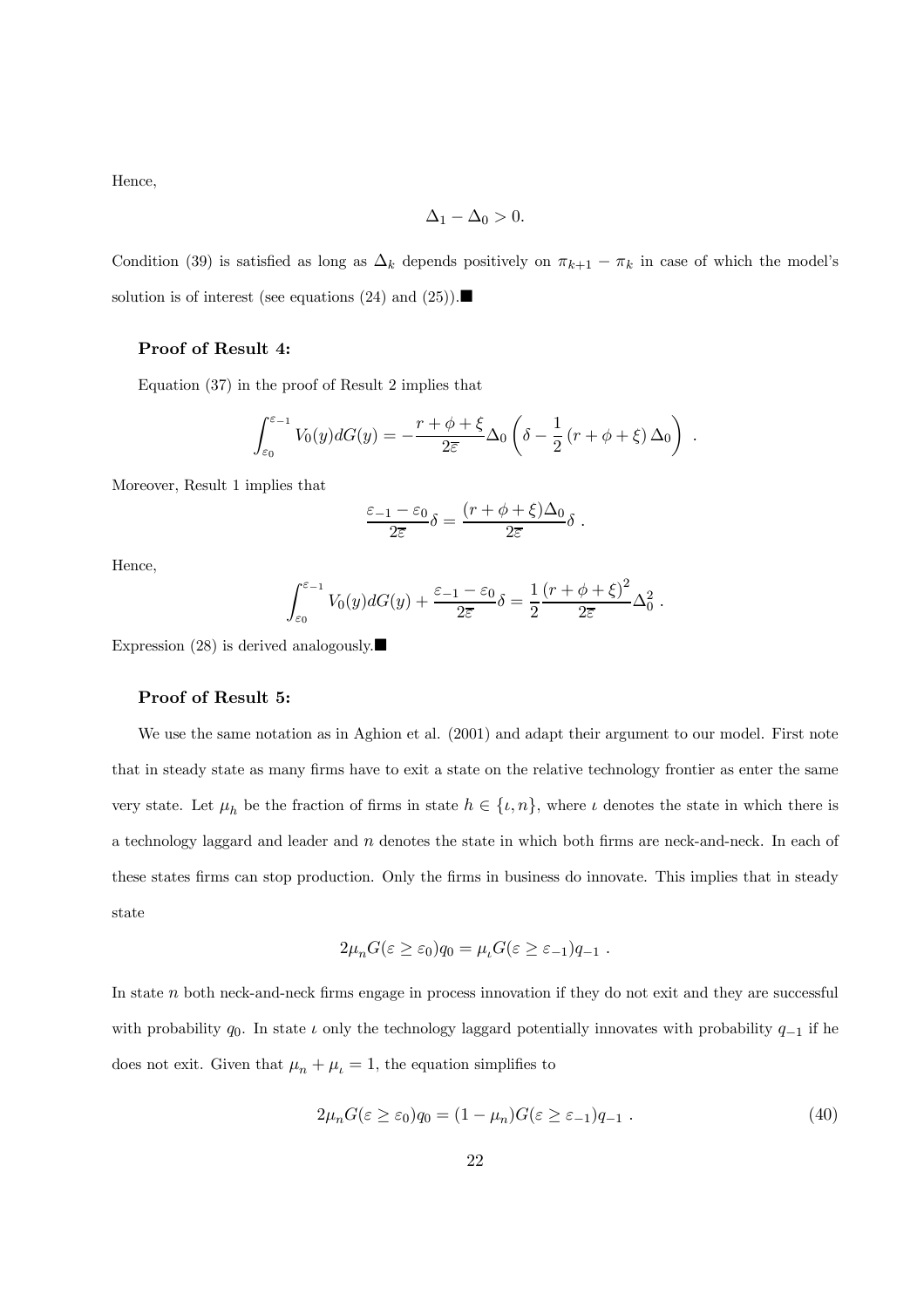Aggregate output  $Y$  is defined as

$$
\ln Y = \int_0^1 \ln X_i di ,
$$

where  $X_i$  is the industry output defined as

$$
X_i \equiv (x_{i,j}^{\alpha_i} + x_{i,-j}^{\alpha_i})^{\frac{1}{\alpha_i}}.
$$

The economy grows at rate

$$
g = \frac{d}{dt} \ln Y.
$$

Since  $\ln X_i$  is exposed to independent and identically distributed shocks, the growth rate equals

$$
g = \lim_{\Delta t \to \infty} \frac{\Delta \ln X_i}{\Delta t} .
$$

This growth rate is determined by the asymptotic frequency of firms that advance the industry's frontier technology. Every time this happens the value of  $\ln X_i$  increases by  $\ln \gamma$ . In the case of very large innovations only the firms which are neck-and-neck advance the industry's frontier technology. The asymptotic fraction of firms in this state is  $\mu_n$  and the probability that the technology frontier is advanced is  $2q_0$  so that

$$
g = 2\mu_n G(\varepsilon \ge \varepsilon_0) q_0 \ln \gamma = \frac{2G(\varepsilon \ge \varepsilon_0) q_0 G(\varepsilon \ge \varepsilon_{-1}) q_{-1}}{2G(\varepsilon \ge \varepsilon_0) q_0 + G(\varepsilon \ge \varepsilon_{-1}) q_{-1}} \ln \gamma
$$

where the last equality uses equation (40).  $\blacksquare$ 

 $\sqrt{ }$  $\perp$  $\overline{1}$ 

#### Proof of Result 6:

We derive  $\frac{\partial \Delta_0}{\partial \delta}$  and  $\frac{\partial \Delta_1}{\partial \delta}$  by implicit differentiation of the system of equations (24) and (25):

$$
\begin{aligned}\n\frac{\partial \Delta_1}{\partial \delta} \\
= & - \left[ \frac{\partial F_1}{\partial \Delta_1} \frac{\partial F_1}{\partial \Delta_0} \right]^{-1} \left[ \frac{\partial F_1}{\partial \delta} \right] \\
= & - \frac{1}{\frac{\partial F_1}{\partial \Delta_1} \frac{\partial F_0}{\partial \Delta_0}} \left[ \frac{\partial F_0}{\partial \delta} \right]\n\end{aligned}
$$
\n
$$
\begin{aligned}\n\frac{\partial F_0}{\partial \Delta_0} = \frac{1}{\frac{\partial F_1}{\partial \Delta_1} \frac{\partial F_0}{\partial \Delta_0} - \frac{\partial F_0}{\partial \Delta_1} \frac{\partial F_1}{\partial \Delta_0}}{-\frac{\partial F_0}{\partial \Delta_1} \frac{\partial F_1}{\partial \Delta_1}} \left[ \frac{\partial F_1}{\partial \Delta_1} \frac{\partial F_1}{\partial \Delta_1} \right] \left[ \frac{\partial F_1}{\partial \delta} \right]\n\end{aligned}
$$
\n
$$
= \frac{1}{\frac{\partial F_1}{\partial \Delta_1} \frac{\partial F_0}{\partial \Delta_0} - \frac{\partial F_0}{\partial \Delta_1} \frac{\partial F_1}{\partial \Delta_0}} \left[ \frac{\partial F_1}{\partial \Delta_0} \frac{\partial F_0}{\partial \delta} - \frac{\partial F_0}{\partial \Delta_0} \frac{\partial F_1}{\partial \delta} \right].
$$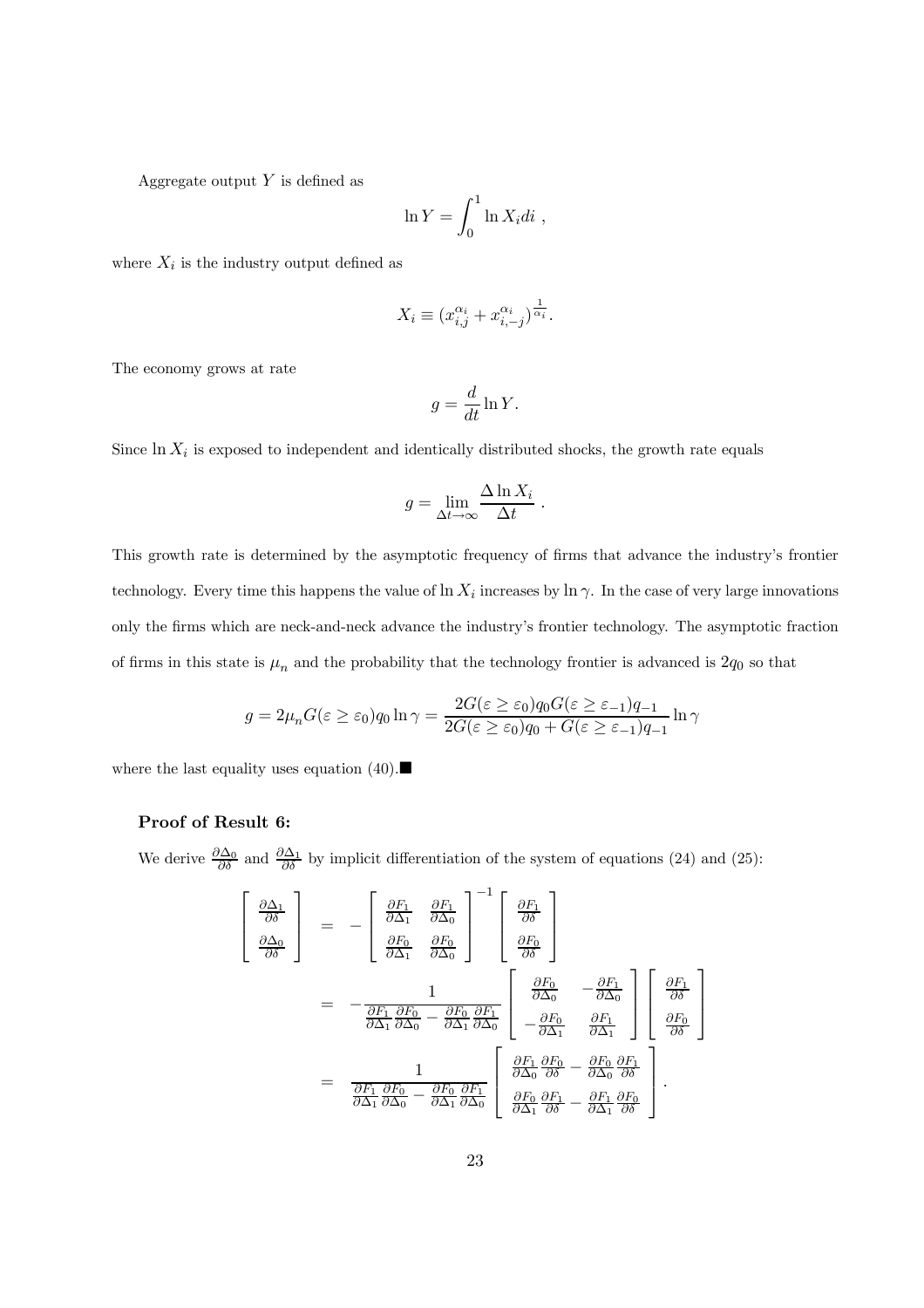A sufficient condition for  $\frac{\partial \Delta_i}{\partial \delta} > 0$ ,  $i = 0, 1$ , is that

$$
\frac{\partial F_i}{\partial \delta} < 0, \frac{\partial F_i}{\partial \Delta_i} > 0, \frac{\partial F_j}{\partial \Delta_i} < 0
$$

and

$$
\frac{\partial F_i}{\partial \Delta_i} > \left| \frac{\partial F_j}{\partial \Delta_i} \right| \ .
$$

where  $j \neq i$ ,  $j = 0,1$ . It remains to calculate the derivatives  $\frac{\partial F_i}{\partial \Delta_j}$  and  $\frac{\partial F_i}{\partial \delta}$  and the explicit conditions for the model's parameters.

The derivatives are found to be:

1.

$$
\frac{\partial F_1}{\partial \Delta_1} = \frac{\Delta_1}{\beta} + \left( r + \phi \frac{\overline{\varepsilon} - (r + \phi + \xi)(C + \delta + \Delta_0) - \frac{\Delta_0^2}{\beta}}{2\overline{\varepsilon}} + \xi \right) - \phi \frac{\left( r + \phi + \xi + \frac{\Delta_0}{\beta} \right)^2}{2\overline{\varepsilon}} \Delta_1 > 0,
$$

if

$$
\overline{\varepsilon} > \phi \beta \frac{\left(r + \phi + \xi + \frac{\Delta_0}{\beta}\right)^2}{2} \equiv \varepsilon^+ .
$$

The inequality is implicit in  $\bar{\varepsilon}$  since  $\Delta_0(\bar{\varepsilon})$ . Note that the effective discount rate of the technology leader

$$
r + \phi \frac{\overline{\varepsilon} - (r + \phi + \xi)(C + \delta + \Delta_0) - \frac{\Delta_0^2}{\beta}}{2\overline{\varepsilon}} + \xi > 0.
$$

The sufficient condition secures that the first term of the derivative is larger than the last term.

2.

$$
\frac{\partial F_1}{\partial \Delta_0} = -\Delta_1 \frac{\phi(r + \phi + \xi)}{\overline{\varepsilon}} \left( \frac{1}{2} + \frac{\Delta_0}{\beta(r + \phi + \xi)} \right) - \phi \Delta_1^2 \frac{r + \phi + \xi + \frac{\Delta_0}{\beta}}{2\beta \overline{\varepsilon}} < 0.
$$
  
3.  

$$
\frac{\partial F_1}{\partial \delta} = -\frac{\phi(r + \phi + \xi)}{2\overline{\varepsilon}} \Delta_1 < 0.
$$

4.

$$
\frac{\partial F_0}{\partial \Delta_1} = \frac{\Delta_0 - \Delta_1}{\beta} < 0
$$

because of Result 3 ( $\Delta_1 > \Delta_0$ ).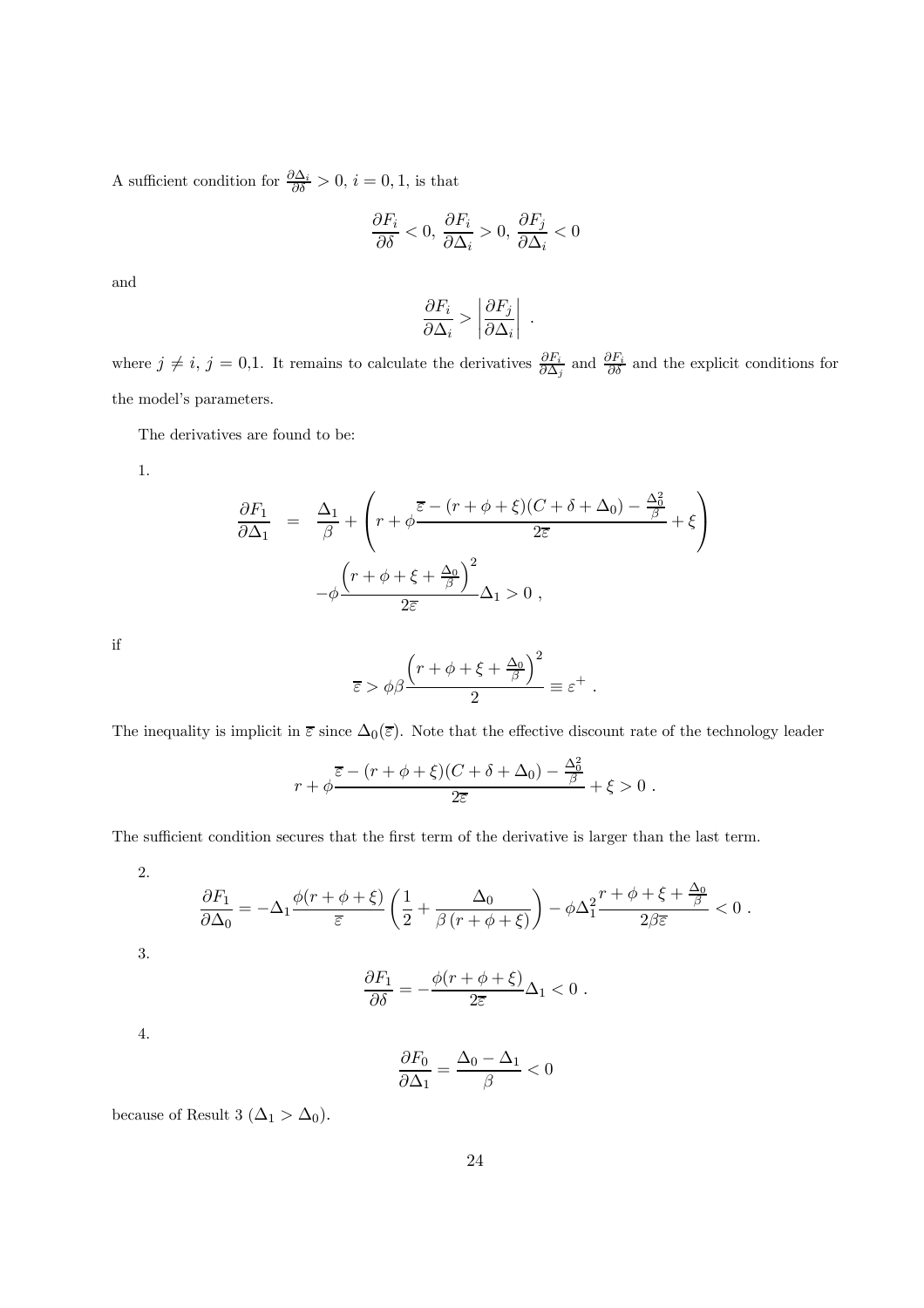Note that

$$
\left|\frac{\partial F_0}{\partial \Delta_1}\right| < \frac{\partial F_1}{\partial \Delta_1}
$$

if

$$
\overline{\varepsilon} > \frac{\phi}{2} \frac{\left(r + \phi + \xi\right)\left(C + \delta + \Delta_0\right) + \frac{\Delta_0^2}{\beta}}{r + \frac{\phi}{2} + \xi - \frac{\Delta_1 - \Delta_0}{\beta}} \equiv \varepsilon^{\ddagger}
$$

given the conditions mentioned above. The inequality is implicit in  $\overline{\varepsilon}$  since  $\Delta_k(\overline{\varepsilon})$ . The inequality ensures that the second term in brackets of the derivative  $\partial F_1/\partial \Delta_1$  is larger than  $|\partial F_0/\partial \Delta_1|$ .

5.

$$
\frac{\partial F_0}{\partial \Delta_0} = \frac{\Delta_0}{\beta} + \left(r + \phi \left(\frac{\overline{\varepsilon} - (r + \phi + \xi)(C + \delta + \Delta_0)}{2\overline{\varepsilon}}\right) + \xi\right) - \frac{\phi(r + \phi + \xi)}{2\overline{\varepsilon}}\Delta_0 + \frac{\Delta_1}{\beta} - \phi \frac{(r + \phi + \xi)^2}{2\overline{\varepsilon}}\Delta_0 > 0
$$

if

$$
\overline{\varepsilon} > \phi \beta \frac{(r + \phi + \xi)^2 + r + \phi + \xi}{4} \equiv \varepsilon^{\dagger}.
$$

Note that  $\Delta_1 > \Delta_0$ . Given that the effective discount rate is positive (the second term of the derivative), the sufficient condition secures that the first and fourth term are larger than the third and fifth. Moreover,

$$
\left|\frac{\partial F_1}{\partial \Delta_0}\right| < \frac{\partial F_0}{\partial \Delta_0}
$$

if

$$
\overline{\varepsilon} > \frac{\phi(r+\phi+\xi)\left(\frac{1}{2}+\frac{\Delta_0}{\beta(r+\phi+\xi)}\right)\Delta_1+\phi\Delta_1^2\frac{r+\phi+\xi+\frac{\Delta_0}{\beta}}{2\beta}+\phi\frac{(r+\phi+\xi)(C+\delta)}{2}+\phi(r+\phi+\xi)\left(1+\frac{r+\phi+\xi}{2}\right)\Delta_0}{\frac{\Delta_0}{\beta}+\frac{\Delta_1}{\beta}+r+\xi+\frac{\phi}{2}} \equiv \varepsilon^*.
$$

The inequality is implicit in  $\overline{\varepsilon}$  since  $\Delta_k(\overline{\varepsilon})$ .

6.

$$
\frac{\partial F_0}{\partial \delta} = -\frac{\phi(r+\phi+\xi)}{2\overline{\varepsilon}}\Delta_0 < 0.
$$

Thus we have seen that

$$
\frac{\partial \Delta_i}{\partial \delta}>0
$$

if

$$
\overline{\varepsilon} > \max\left\{\varepsilon^+, \varepsilon^\dagger, \varepsilon^\ddagger, \varepsilon^*\right\} .
$$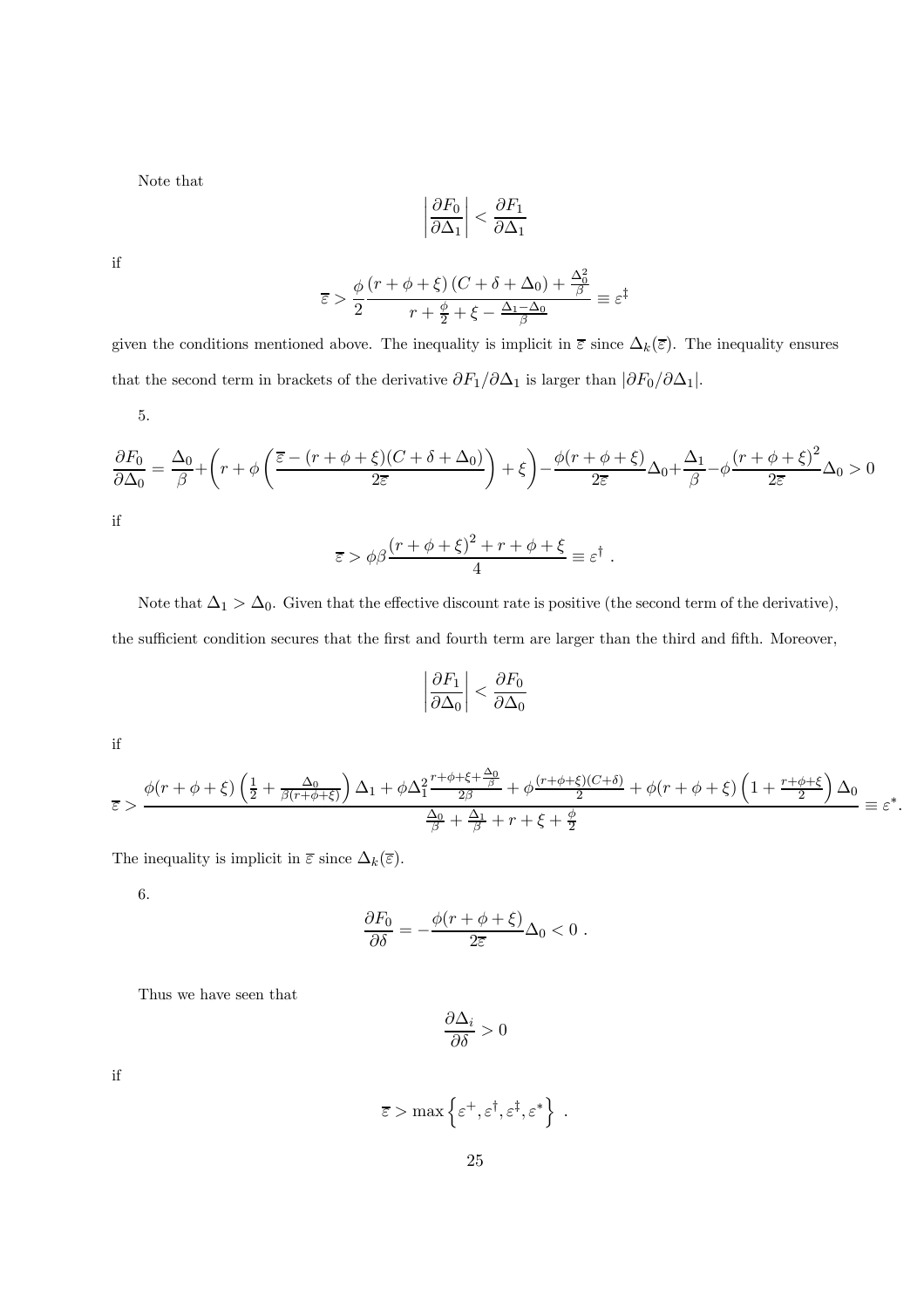Note that this condition is sufficient but not necessary.

We now proceed to show how collective dismissal costs affect growth. Define

$$
\widetilde{q}_k \equiv G(\varepsilon \ge \varepsilon_k) q_k
$$

so that equation (29) can be rewritten as

$$
g = \frac{2\widetilde{q}_0\widetilde{q}_{-1}}{2\widetilde{q}_0 + \widetilde{q}_{-1}}\ln\gamma.
$$

Note that

$$
\frac{\partial g}{\partial \widetilde{q}_k} > 0.
$$

Furthermore,

$$
\frac{\partial \widetilde{q}_k}{\partial \delta} > 0
$$

if

$$
\frac{\partial \Delta_k}{\partial \delta} > 0
$$

because equations  $(18)$ <sup> $\sim$ </sup> $(23)$  imply that

$$
\frac{\partial q_k}{\partial \delta} > 0 \text{ and } \frac{\partial \varepsilon_k}{\partial \delta} < 0 \ .
$$

Hence,

$$
\frac{\partial g}{\partial \delta} = \sum_{k=-1}^{0} \frac{\partial g}{\partial \widetilde{q}_k} \frac{\partial \widetilde{q}_k}{\partial \delta} > 0.
$$

 $\blacksquare$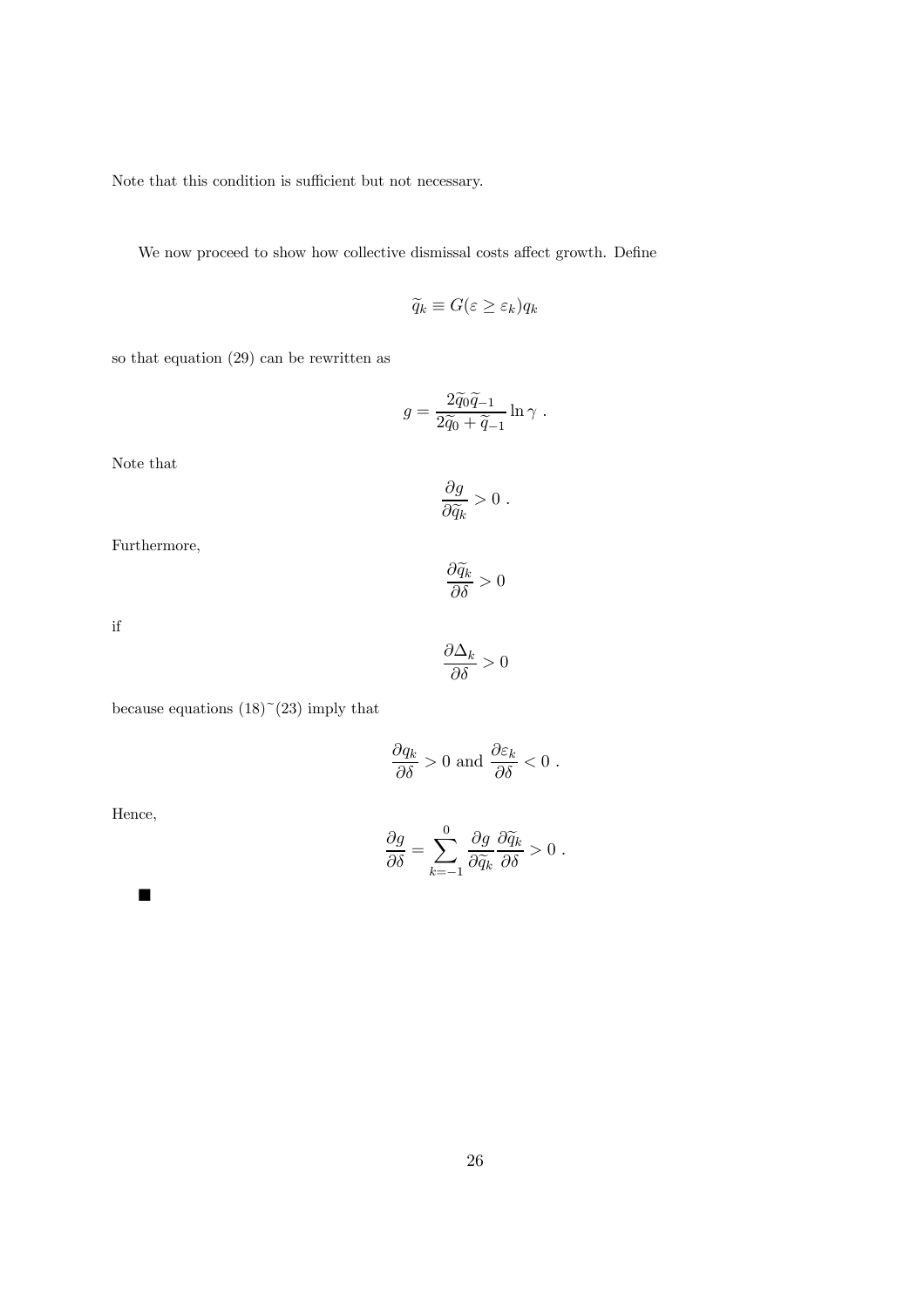#### References

- [1] Aghion, Philippe, Christopher Harris, and John Vickers (1997): "Competition and Growth with Step-by-Step Innovation: An Example", European Economic Review, Papers and Proceedings, vol. 41, 771-782.
- [2] Aghion, Philippe, Christopher Harris, Peter Howitt and John Vickers (2001): "Competition, Imitation and Growth with Step-by-Step Innovation", Review of Economic Studies, vol. 68, 467-92.
- [3] Aghion, Philippe, Nicholas Bloom, Richard Blundell, Rachel Griffith and Peter Howitt (2002): "Competition and Innovation: An Inverted U Relationship", NBER Working Paper No. 9269.
- [4] Bassanini, Andrea and Ekkehard Ernst (2001): "Labor Market Regulation, Industrial Relations and Technological Regimes: a Tale of Comparative Advantage", Industrial and Corporate Change, vol. 11, 391-426.
- [5] Bassanini, Andrea and Ekkehard Ernst (2002): "Labor Market Institutions, Product Market Regulation, and Innovation: Cross-Country Evidence", OECD Economics Department Working Papers No. 316.
- [6] Casper, Steven and Henrik Glimstedt (2001): "Economic Organization, Innovation Systems, and the Internet", Oxford Review of Economic Policy, vol. 17, 265-81.
- [7] Cecchini-Report (1996): "The Impact and Effectiveness of the Single Market", http://www.europa.eu.int/comm/internal\_market/en/update/impact/singleen.pdf, Brussels.
- [8] Estevez-Abe, Margarita, Torben Iversen and David Soskice (2001): "Social Protection and the Formation of Skills: A Reinterpretation of the Welfare State", in: Varieties of Capitalism: The Institutional Foundations of Comparative Advantage, Hall, Peter A. and David Soskice (eds.), Oxford University Press, Oxford.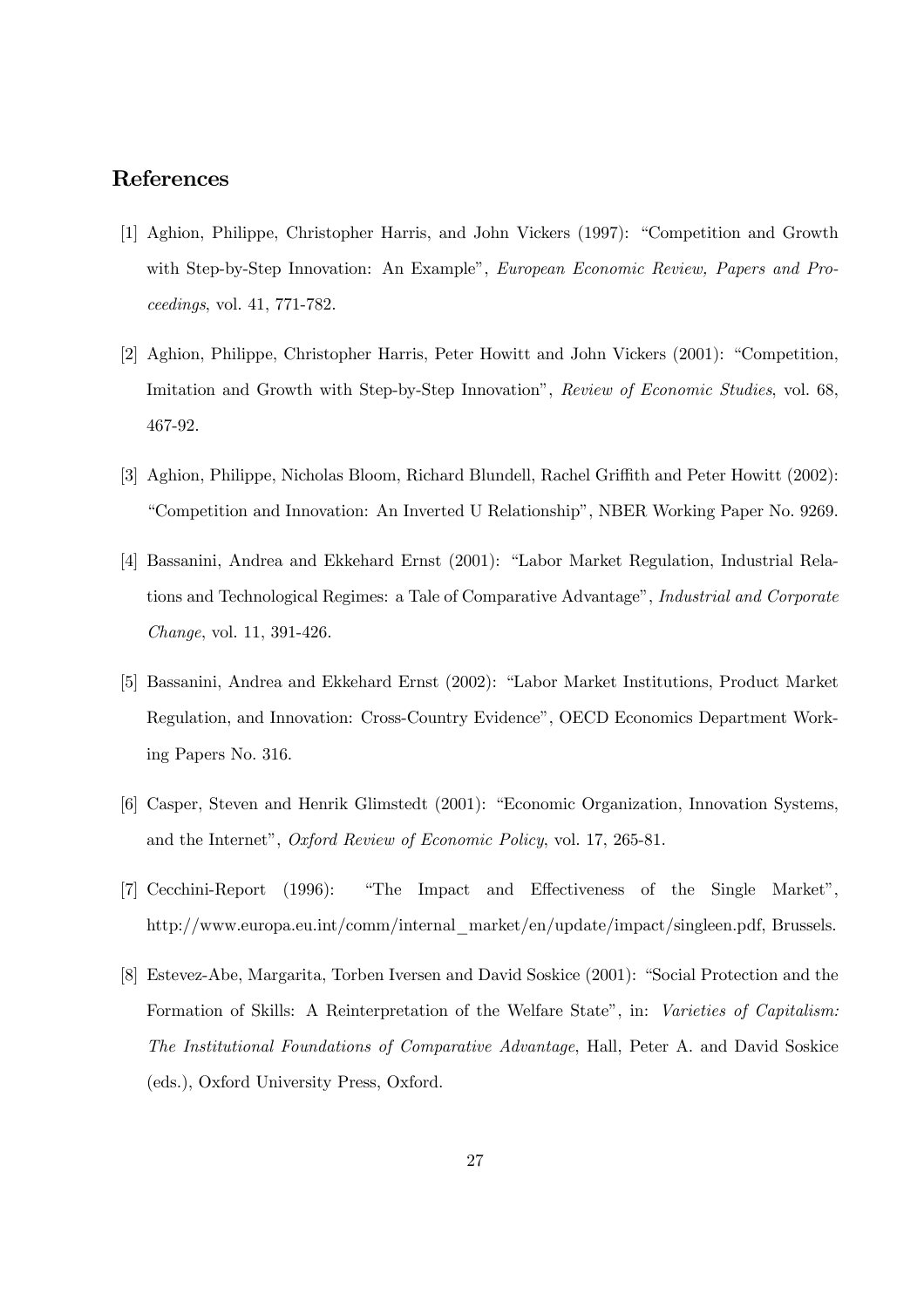- [9] Fella, Giulio (2000): "Investment in General Training with Consensual Layoffs", Queen Mary, University of London, mimeo.
- [10] Levine, David I. (1991): "Just Cause Employment Policies in the Presence of Worker Adverse Selection", *Journal of Labor Economics*, vol. 9, 294-305.
- [11] Levine, David I. and Laura D'A.Tyson (1990): "Participation, Productivity, and the Firm's Environment", in: Paying for Productivity, Alan Blinder (ed.), The Brookings Institution, Washington, D.C.
- [12] Nickell, Stephen (1999): "Product Markets and Labor Markets", Labour Economics, vol. 6, 1-20.
- [13] OECD (1999): "Employment Protection and Labor Market Performance", in: OECD Employment Outlook, ch. 2, Paris.
- [14] OECD (2001): "The Cross-Market Effects of Product and Labour Market Policies", in: Economic Outlook, vol. 2001/2002, No. 70, ch. 6, Paris.
- [15] Saint-Paul, Gilles (1996): Dual Labor Markets: A Macroeconomic Perspective, MIT Press, Cambridge.
- [16] Saint-Paul, Gilles (2002): "Employment Protection, International Specialization, and Innovation", European Economic Review, vol. 46, 375-95.